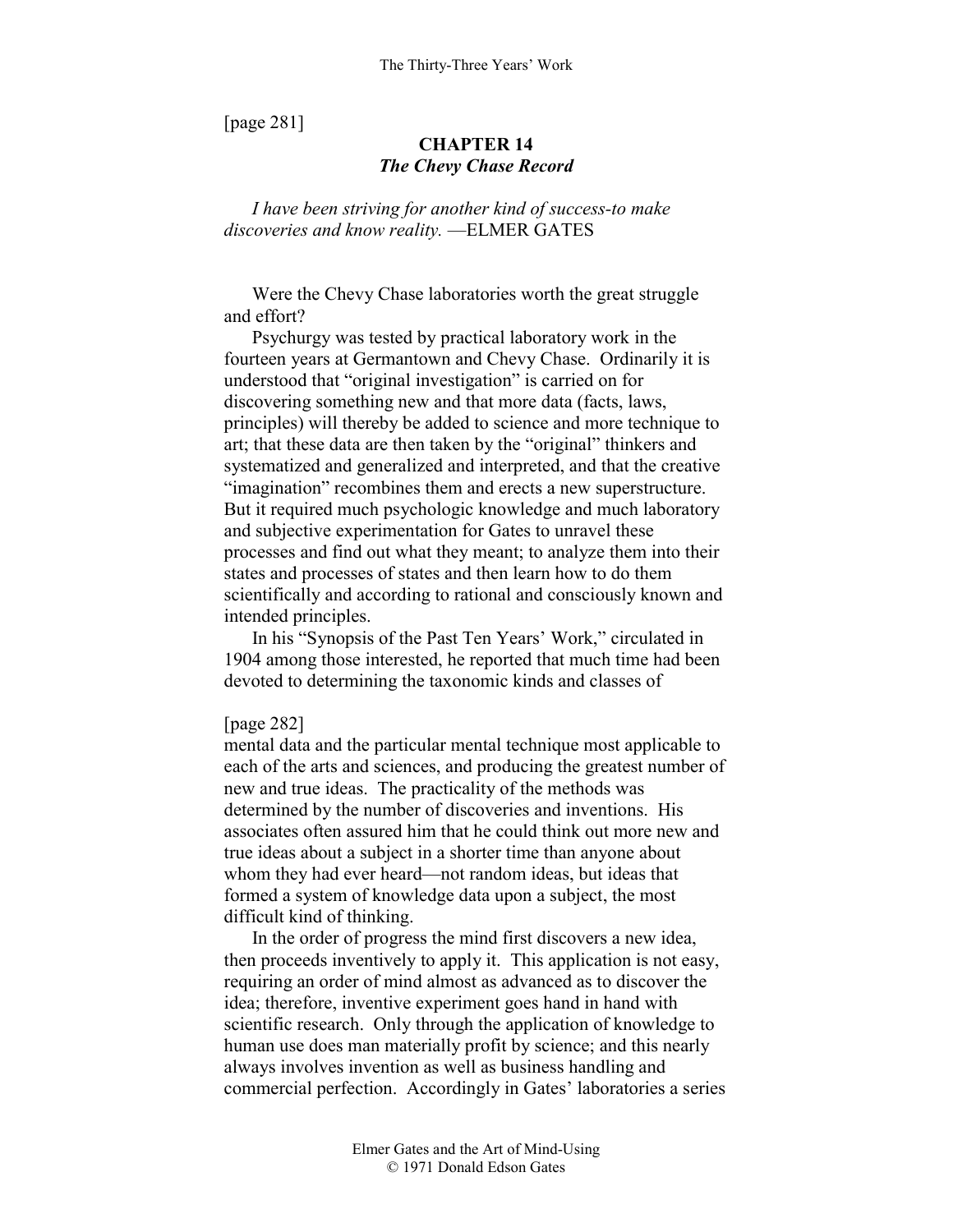of costly studies was made of methods by which the mind naturally carries a new idea through these successive stages.

It was at Chevy Chase that the arts of discovering and inventing were reduced to a systematically formulated and scientifically validated technique, and thoroughly tested by practicing them. Some of the special lines of scientific research thus opened up or extended were listed in his Synopsis as follows:

A psychological study of discoverers and of the mental activities or processes of making discoveries, including all kinds of originative and creative work, with special reference to genius and methods of scientific investigation—chiefly by making discoveries under experimentally varied conditions of body, mind, and environment.

A psychological study of inventors and the mental processes of inventing, including all kinds of designing and constructing, with special reference to talent and methods of inventional experimentation—chiefly by inventing under experimentally varied conditions.

A psychological study under experimentally varied conditions

## [page 283]

of students and the mental process of learning, including all kinds of prodigies; of teachers and the mental process of teaching, including all kinds of lecturing, explaining, conversing, expounding, and such with special reference to science—chiefly by teaching and expounding orally or in writing; of moral, ethical, and religious persons and their mental conditions and processes, to discover the conditions of normality and the training for it; of scientists and the sciences and the mental states or taxonomic integrants constituting knowledge, their classification or psychotaxis, their two stages of verification, and the sciences as subdivisions of psychology; of artisans, artists, professional persons, skilled workmen, and the arts, and the mental processes involved in learning and practicing the arts, and the arts as subdivisions of the one art of psychurgy; of merchants, buyers, and sellers and the mental processes, individual and sociologic, of industry and commerce.

A psychologic study of philosophers and the mental processes of philosophy.

A systematic study of individual psychology and experimental introspection.

An experimental study of comparative psychology; of mindembodiment and brain-building; of sociology, group mentation, sociurgy; of subconscious functionings, mental spontaneities, improvisations; of volition and conation, auturgy, teleotaxis; of intellective, esthesic, and conative mentation; of effects of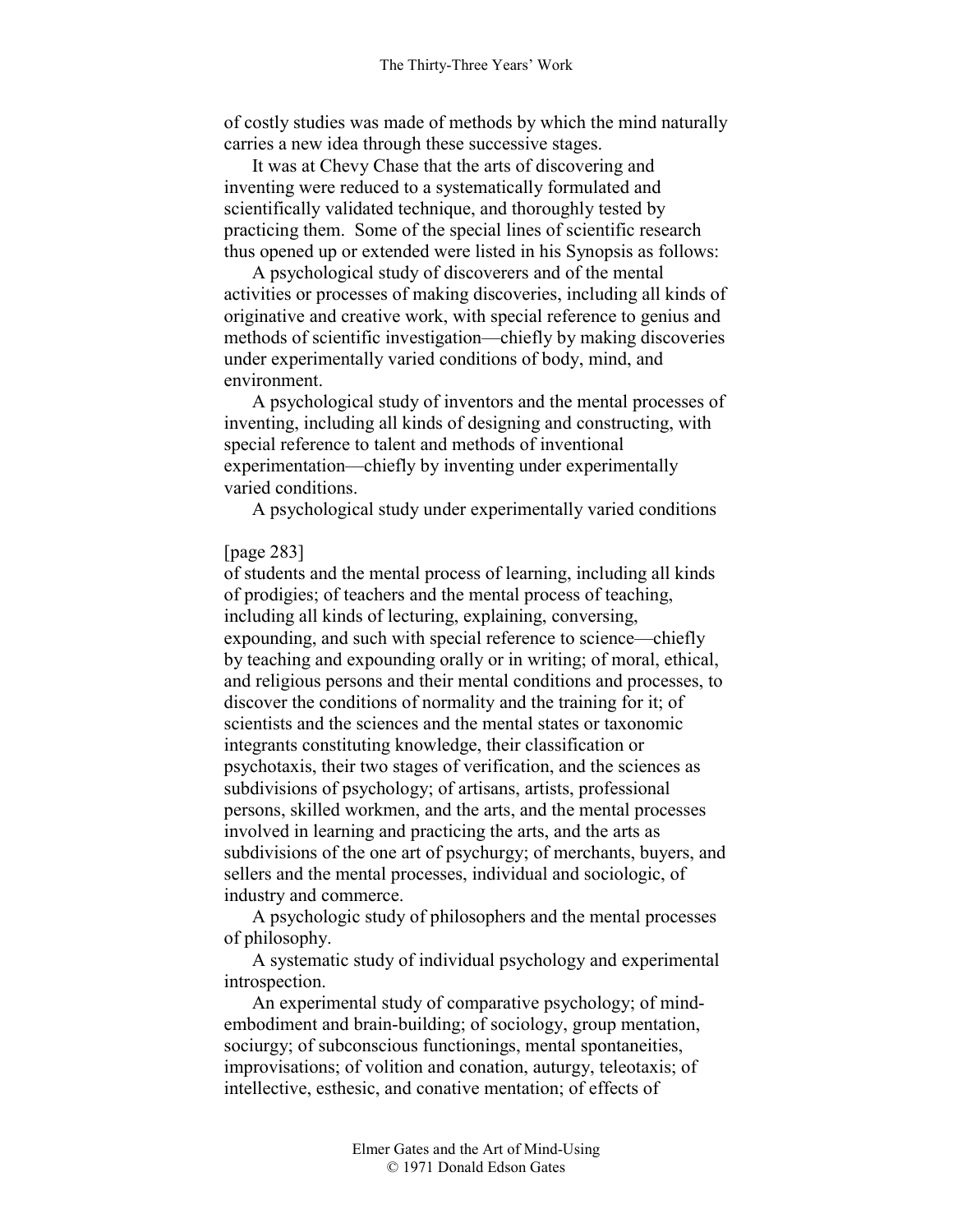conditions on mentative dominancies; of functional periodicities and prognosis; of heredity and eugenics; of physiologic rest and psychologic quiescence and social harmony.

A psychologic study of some just-dawning mental powers, and of ordinary powers extended by special training; of suggestibility and hypnotism.

Systematic application of psychurgy to making discoveries in the six groups of sciences and to making them synthetically: a synthetic science-psychology. Psychurgy applied to itself: a synthetic art-psychurgy.

Also listed in the 1904 Synopsis were these thirty-five selected

[page 284]

lines of inventive research in which results had been attained:

*Acoustics and music*: an electromagnetic method of producing fundamental tones without their harmonics, and by which the number and harmonic relation of overtones can be regulated in a note, so that tonal qualities can be made sad or gay; musical instruments and acoustical apparatus; acoustically regulated automatic devices; synthetic music, counterpoint of overtones; methods of training.

*Aerodynamics*: device for dynamometrically measuring effectiveness of aerial propellers; an aerial propeller; a method of aerial propulsion.

*Alloys*: method of making and testing.

*Architecture*: construction of sanitary and sanatory houses, building materials, segmental houses.

*Chemistry*: monochromatic chemistry, cellular synthetic chemistry; qualitative analysis.

*Electricity*: measuring instruments; sunshine into electricity; gas storage battery; Foucault-current telephone dynamo; electric typewriter; vacuum enclosed dynamo, motor, and static machine.

*Fire protective devices*: fire extinguisher, a new method (the basic fire-foam patent)

*Food improvement*: selective propagation and cell stimulation and method of analyzing minute qualities to augment any desirable constituent and eliminate undesirable ones; radiothermic cooking.

*Gems*: artificially making all oxide gems; enameling;

fluoroscopic separation of gems from gravels.

*Grinding, pulverizing*: cryothermic method.

*Higher temperatures*: a method of obtaining; non-

contaminative heating, metal working and shaping.

*Invisible optics*.

*Lighting*: hygienic illumination by shielding from eyes, screening out invisible rays.

*Linguistics*: word groups for special trades, professions.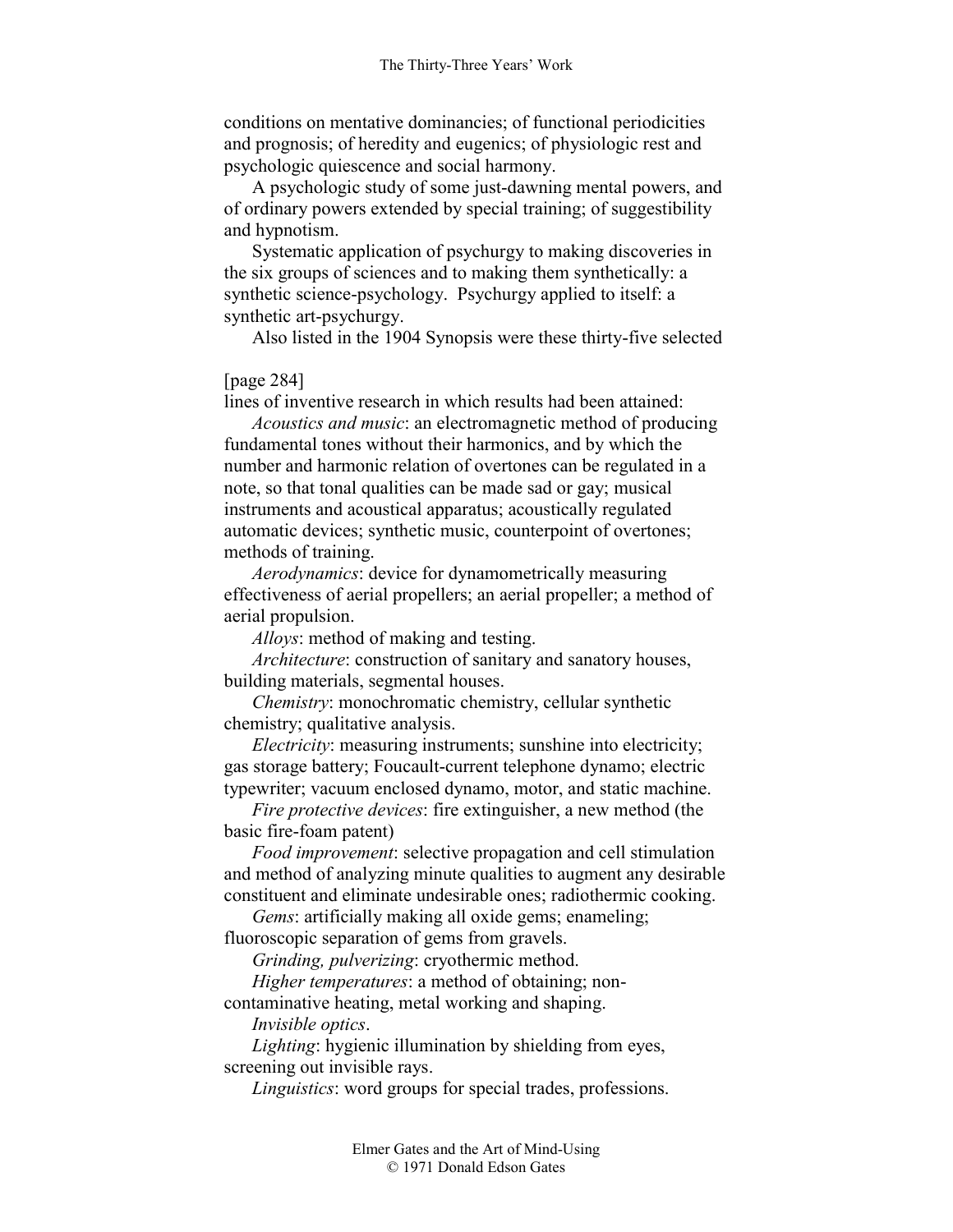*Looms and mining*: (as previously noted).

## [page 285]

*Metallurgy*: reduction of titaniferous ores; higher temperatures applied to reduction; agglomerating ores.

*Meteorology, electric*: experiments and devices showing relation of electricity to weather.

*Microscopy and telescopy*: the double microscope; reflection microscope; cumulative photomicrography; invisible-ray photomicrography; oxygen lens.

*Non-electrolytic device*: plumbing, vessels and pipes.

*Painting and pictorial representation*: comparative visibility of pigments in relation to distance and color perspective; augmentation of luminosity by reflected colors.

*Pedagogics*: improved and new educative apparatus; psychurgic instruments; psychotaxic museum groups; educative toys; prismatic photometer; electric sonometer; reflection color wheel.

*Photography*: sensitive plates in relation to temperature of greatest sensitivity; photographic values of pigments under different reflected visible and invisible colors.

*Physical training*: psychophysically regulated training devices; sports and games for special and general training; mechanotherapy.

*Publication*: devices for printing any number of copies simultaneously; terromagnetic transmission of news.

*Radiothermics*: focalization of solar and other rays and their applications to non-contaminative fusions, recrystallizations in vacuo, and enameling.

*Refrigeration*: thermostatic regulation of rate; automatic cooling of air in houses, regulation of moisture; non-conductive vacuum plates.

*Submarine*: devices for industrial operations and exploration.

*Toys*: dumbbell wrestlers, bow-gun top; bat and return ball; cryophorus toy; kaleidoscope marble; cushion hobbyhorse; top and stick; paper and spool shoot-the-chute; parallel-line illusion on transparent paper.

*Various devices*: linear-lens ruler; suction sweeper;

### [page 286]

anatomical transparencies; clay furniture; electrosonic drilling and graving; airjet motor; Axminster static machine; method of delinting cottonseed; bathing bag for army or camp; suction bath sponge; hollow-wick candle; draw-cut scissors; vacuum clock; water lens; collapsible and hollow-handle toothpaste brush; *multum in parvo* computer; hourglass self-closing ink bottle.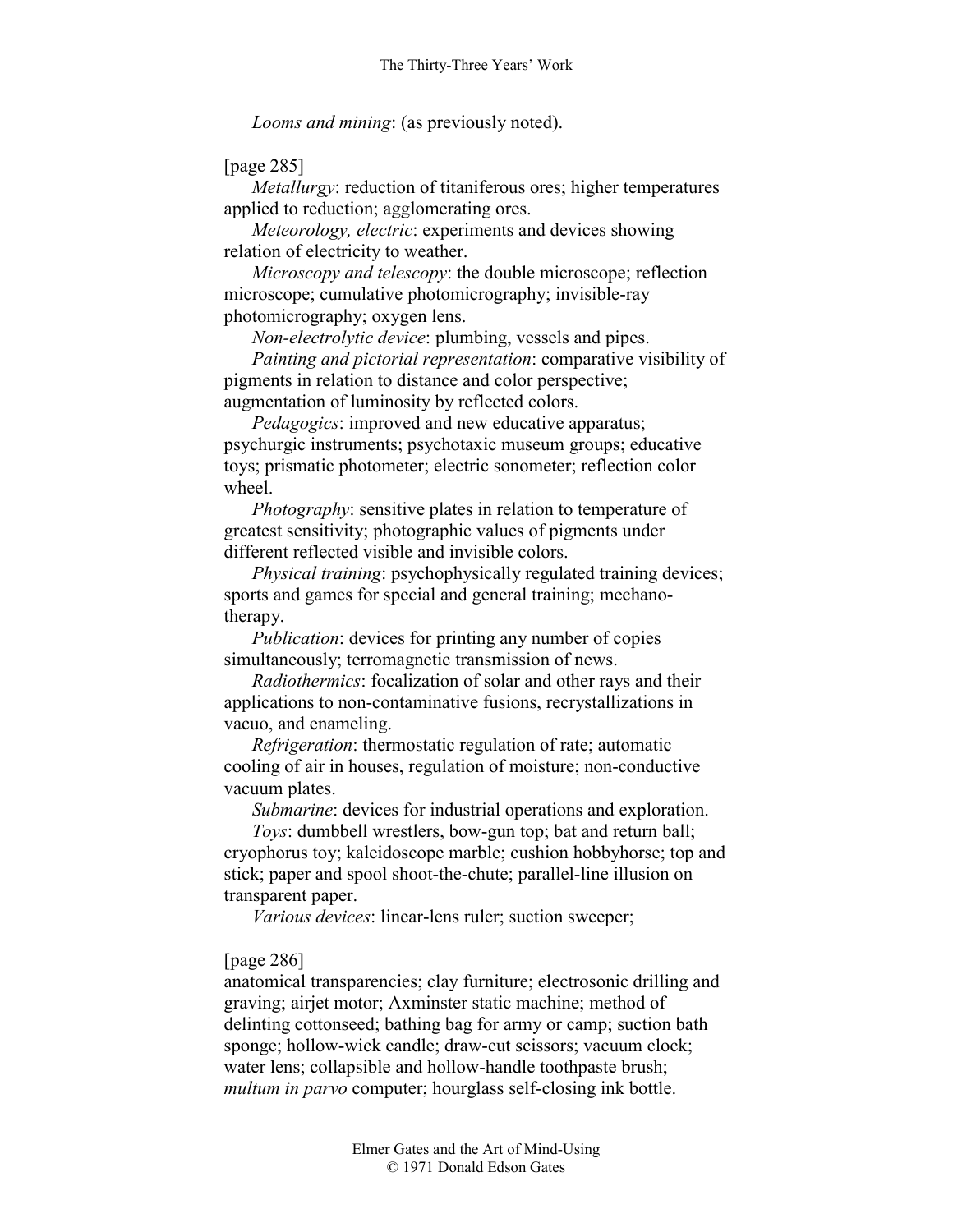*War*: armor plate, of greater resistance, that will float; rapidfire gun; others.

*X-Rays*: electromagnetic augmentation; plateholder.

At Chevy Chase, Gates applied his improved art of discovery to opening up a number of new and fruitful lines of research in several sciences and arts by discovering for each a new experimental method and technique, showing by results that it was worthy of further pursuit and that practical applications could be expected to pay the costs. He called these methods, when collected and systematized, a department of Research. A few of the twenty-six proposed departments of Research were briefly described in his "Confidential Report of 1909."

One of the most appealing was a department relating to the Diagnosis and Cure of Disease. During a mentative period of seven months Gates discovered "psychophysical diagnosis": when any one of the psychophysical measurements of a person is found to fall away from his previously established standards, it indicates the approach of some disease, long before the patient feels the first symptoms, or other modes of diagnosis can detect it. Then is the opportune time to begin treatment. This method can also be used by the psychurgic teacher to follow the gain or loss of some mental capacity under training. Measurements were made in the isolation chamber under uniform and standard conditions, some sixty-eight or less being made under selected conditions. He discovered "photometrical diagnosis": when different wave lengths of visible and invisible light are thrown upon an animal body, some find certain tissues transparent and others opaque; the relative degrees of transparency of each tissue to each group of wave lengths may be measured, and when any varies from its standard it indicates disease.

### [page 287]

He discovered "phototherapy": although a given tissue is transparent to certain groups of wave lengths, pathological germs in these tissues are not similarly or equally so and are opaque to some. When the wave length to which the germ is opaque, but to which the surrounding tissue is transparent, is augmented in intensity and especially made rapidly intermittent, it quickly destroys the germ, which absorbs the rays and is heated and photo chemically acted upon and killed. (In connection with other lines of research, special light sources and optical equipment were invented and used.)

At another mentative period Gates worked out a method of artificial phagocytotherapy by which the phagocytes of an animal that is naturally immune to a given pathogenic germ are taken, (or even artificially bred) and injected into the veins of the patient in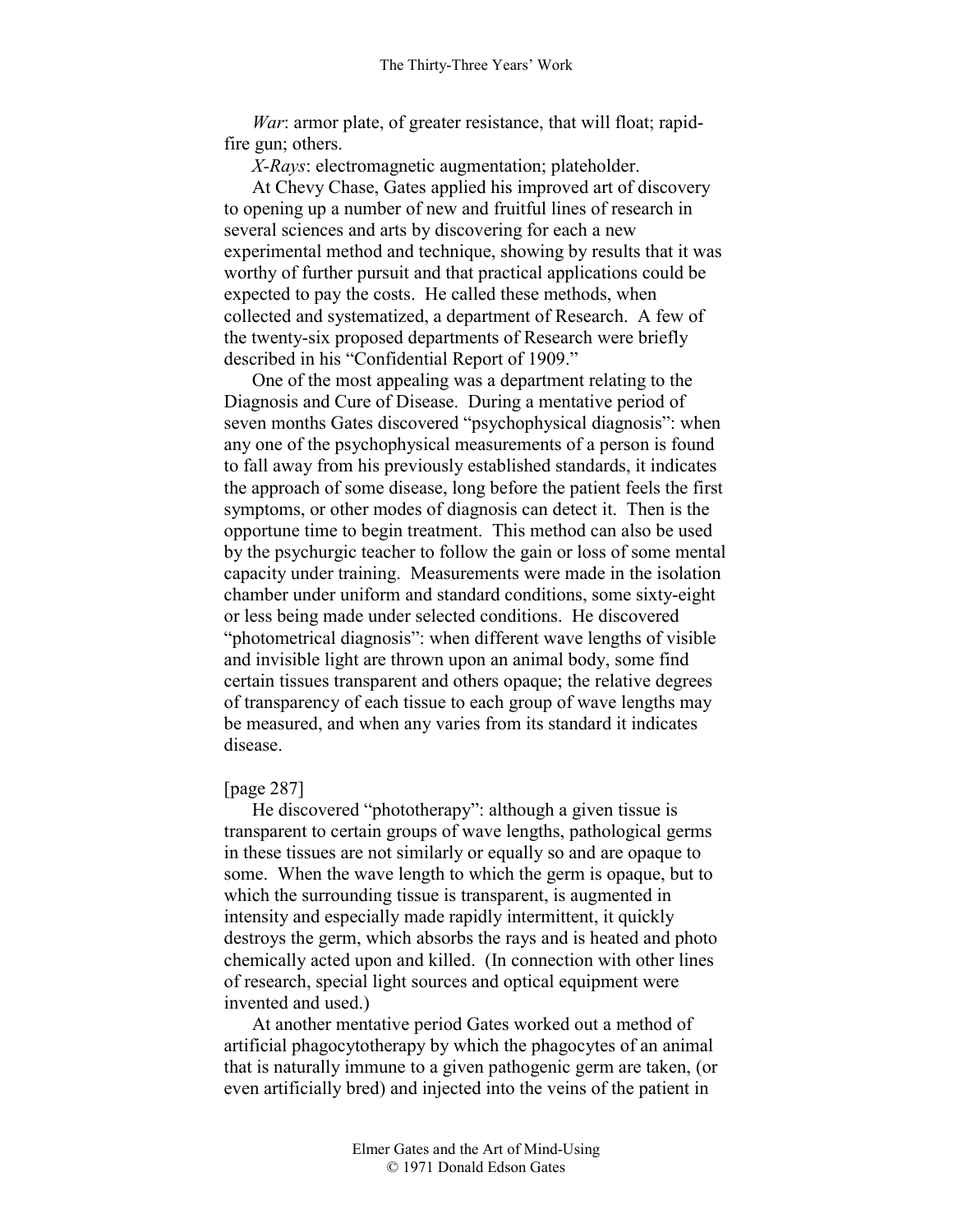much larger quantities than naturally supplied. When Gates first wrote and talked about this experimentation, nothing had been done in this line; but since then, he noted in 1913, two of those to whom he talked had written about it. But the right kind of research remained to be done.

He also discovered ganglionic therapy by electrocataphoretically carrying into the ganglionic center of an organ or system a very small quantity of medicine, instead of administering it in the usual larger doses. He carried much further the application of his earlier methods of dirigation for the cure of certain diseases, and the methods of brain-building to cure others, as in the development of imperfect organs. When systematic sensory and motor excitation of any bodily part was accompanied by an intentional discrimination of the least-noticeable-difference between all degrees of sensory and motor feelings, the augmented enregistration (brain-building) in the connected brain area produced a greater development in that part of the body.

One interesting case (reported in the *New York Medical Times*, December 1897, in the article by Gates cited later) was of a patient, 68, whose left arm had not grown in size since he was 14 months old, owing to sequelae of scarlet fever, during

### [page 288]

which time he had not moved any portion of his arm. A few months of this psychophysical training in discriminating touch, pressure, distance between touches, temperature, and muscular feeling (using a platinum probe for electrical stimulation) caused the arm to grow to three times its former size, and the patient was able to move each finger and bend the arm at the elbow. After his death a few years later, examination of his brain showed in the right-cortex arm areas an enormous number of young and wellformed cells.

Two interesting examples of brain-building were also given. Mrs. M had been suffering for nine years from dyspepsia, not so much from gastric inability as from improper assimilation. Gates gave her a systematic series of training in pleasurable odors and perfumes and tastes, and in remembrances of pleasurable gustatory and other hunger feelings at the same hour daily for two months. The result was complete restoration of her assimilative powers and a gain of 20 percent in weight (she was much emaciated) and of more than 30 percent in strength. The additional brain-cells, he considered, that were thus placed in the cerebral areas of the gastrointestinal tract (or the development of incipient cells) caused the brain to send more and better stimuli to the digestive organs.

Mr. L was unable to distinguish as small a color difference with the left eye as with the right. By producing upon the eyeball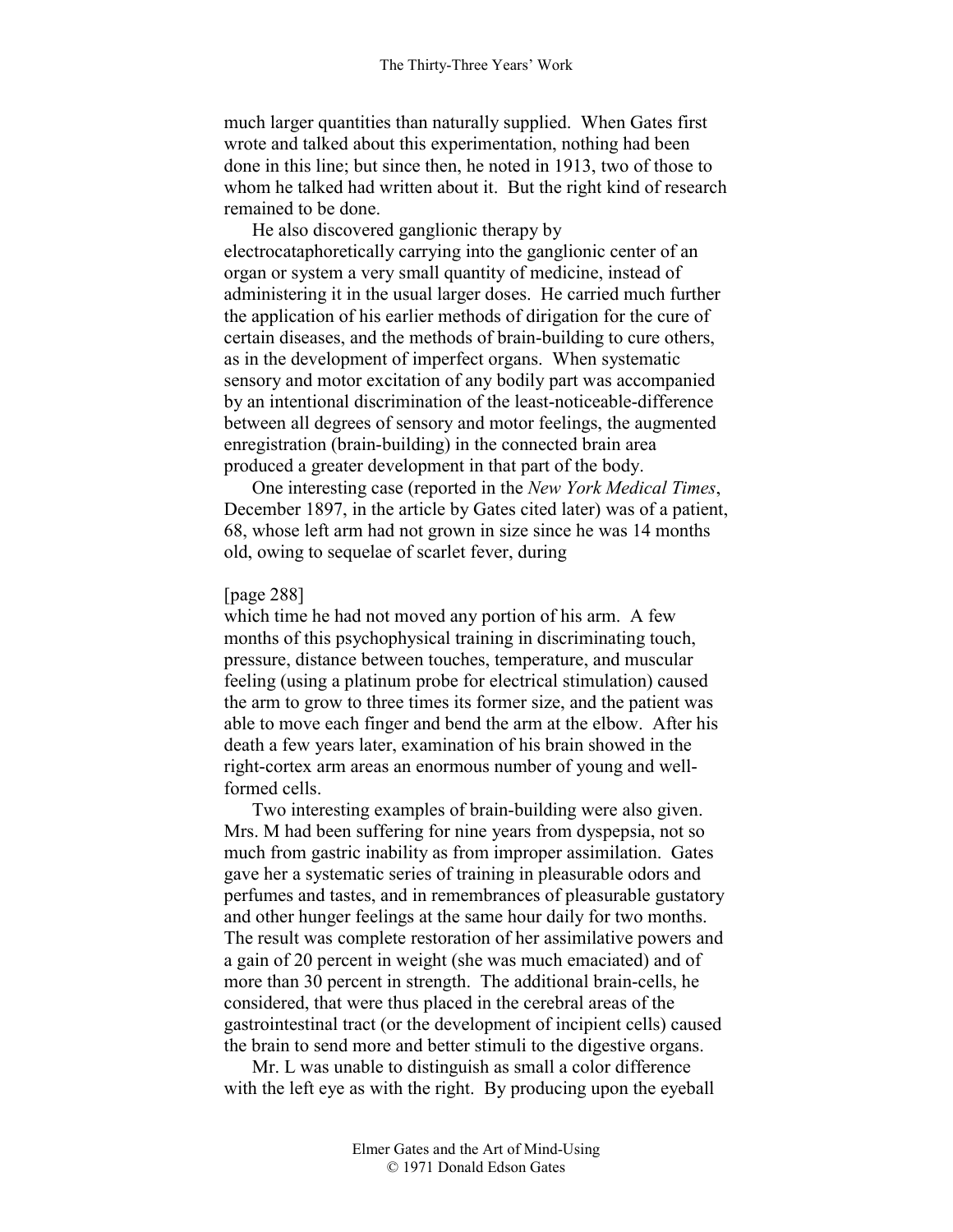and its supplementary integuments a series of systematic senseimpressions of the different kinds, and of many thousand tints, shades, and hues of color, there was produced in seven weeks a greater power of discrimination in the left eye.

Another application was the cure of criminal and immoral dispositions by systematically remaking the moral nature anatomically, physiologically, and psychologically. He found at least as many moral diseases as physical ones. Another application was curing diseases of the intellect, including many kinds of mental aberration, of which monomanias and nervous prostration are types. Gates found that when through worry or overwork any one set of structures in the brain becomes permanently hyperemic

### [page 289]

so that the mind cannot stop working, by putting new sensory and "imagive" and ideative structures in some other part of the brain and keeping them constantly active, the vasomotor blood dominancy will soon draw the congestion of blood and attention away and cure the patient. Diseases of emotion may also be cured by the enregistration of normal emotions and of scientific ideas about the things (sentiments) that give rise to abnormal emotions, and then re-functioning them. These methods combined with special conative enregistrations and trainings can also be applied to the cure of diseases of the will, such as aboulia, hyperboulia, and the paraboulias. Gates found that the volitions and the will could be strengthened and trained by a systematic introspection of the mental process of willing, beginning with the simpler conations and extending gradually to the more difficult and complex processes, and more especially by means of inhibitive and dirigative methods.

These methods of systematic mind-embodiment and brainbuilding should find their highest utility in the attainment of a higher degree of health and normality.

Another method of cure by selective libero-motor dirigation was found: by dirigation the libero-motor impulses going from the brain to any part of the body may be augmented, more blood thus sent to that part, its metabolism increased, its growth and functioning augmented, and some of its diseases cured.

A new method of cure was eunesthesiurgy. The esthesias are the feelings, appetites, desires, emotions, sentiments; the good ones are eunesthesias. A volitional excitement of them is esthesiurgy. Eunesthesiurgy is the systematic re-functioning of the desirable or good or happy esthesias. All growth and cure are due to metabolism, and so is disease; to augment anabolism is at once to augment health, while to cause catabolism is to produce disease. Healing is accomplished by anabolism under the guidance of the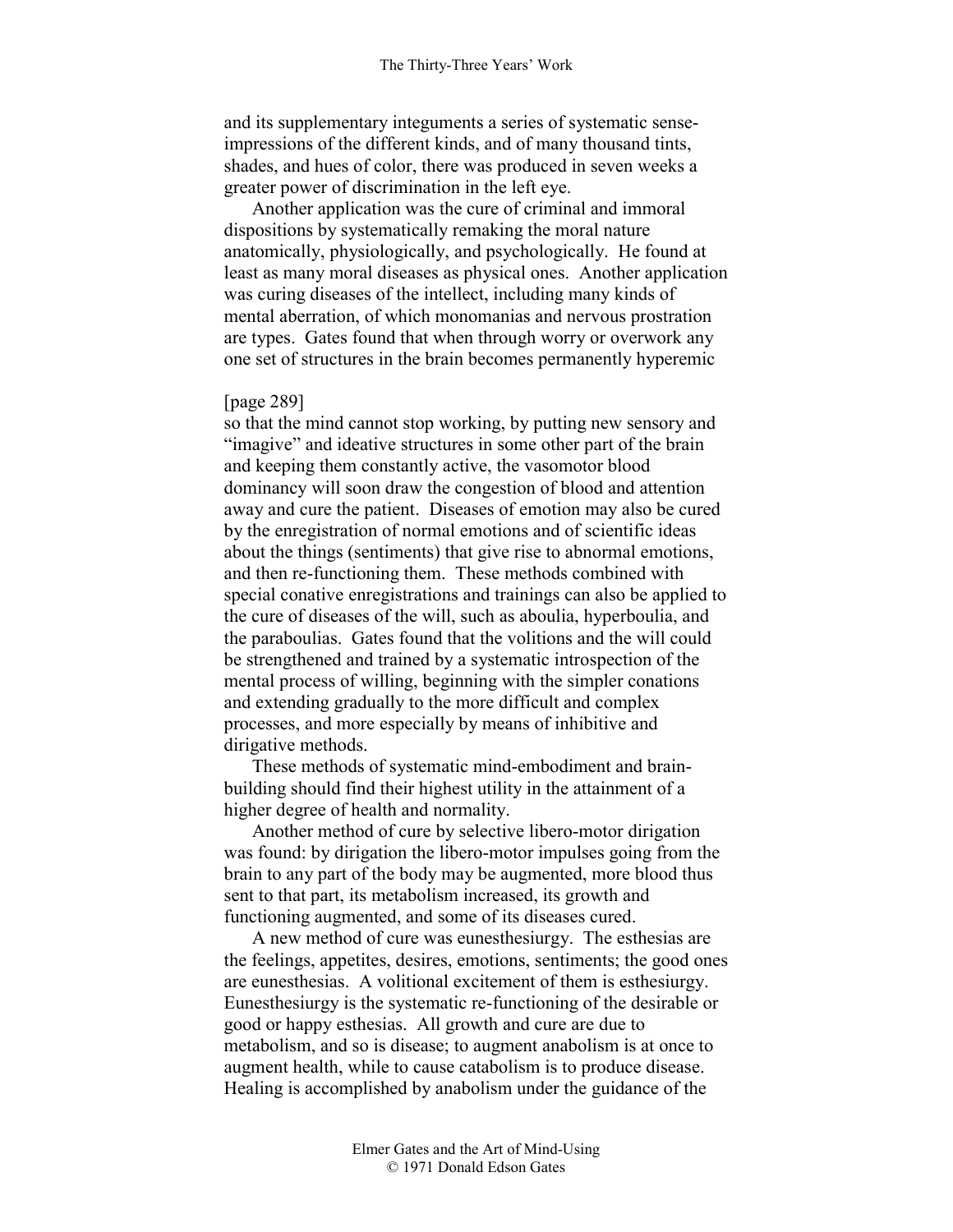nerves, by the so-called curative powers of nature, and anabolism creates the superabundant energy needed for such growth and cure. A patient can be taught to functionate the good emotions more often in a day than he had previously

## [page 290]

done in a year, and to avoid the evil emotions and slowly get rid of them. By this means the tide of life will be raised and the energy of mentation increased.

Gates' experiments indicated that one method of therapy will consist in a medicinal and chemical modification of the *psychologic* activities of the cells. He demonstrated that cells are alive because they feel stimuli and can adapt acts to ends; since only mind can feel and adapt, it follows that cells have simple and elemental minds, and are alive for that reason. The functioning of an organ consists in the combined functionings of its cells, and the cells function mentally. To change the functioning of an organ it is therefore necessary to modify the mentation of the cells. Gates found that medicines are capable of modifying the psychologic characteristics and functionings of cells and that in all cases where medicines act curatively (germicides, deobstruents, protectives, and anesthetics not considered), they do so only to the extent that they influence the psychologic activities of the cells of that organ, or nourish it as a food. Therefore, he believed that a study should be made of the effect of all known medicines, chemicals, forces, and foods upon the psychologic activities of unicellular organisms; and when this is understood, an intelligent study can be made of multicellular creatures and human diseases. Out of this a scientific therapy should arise and achieve a successful adjunctive therapeutic treatment for all diseases.

In the *American Therapist* of December 1895, Gates published the article "Methods of Research in, and the Importance of, Cellular Psychology"; and in the same number appeared an appreciative editorial by the editor, Dr. John Aulde ("Gates has spent many years studying cell metabolism and his experiments upon dogs, rabbits, and guinea pigs run into the thousands; and the results bid fair to open a new era in scientific medicine . . ."). In the *Medical Times* for December 1897, appeared a more widely noticed article by Gates on "Experimental Researches into the Cause and Cure of Disease by New Methods and along New Lines." In the *New York Herald* on August 21, 1899,

### [page 291]

there appeared a still more widely noticed article on "Forecasting Disease." As a result of these and other articles and lectures,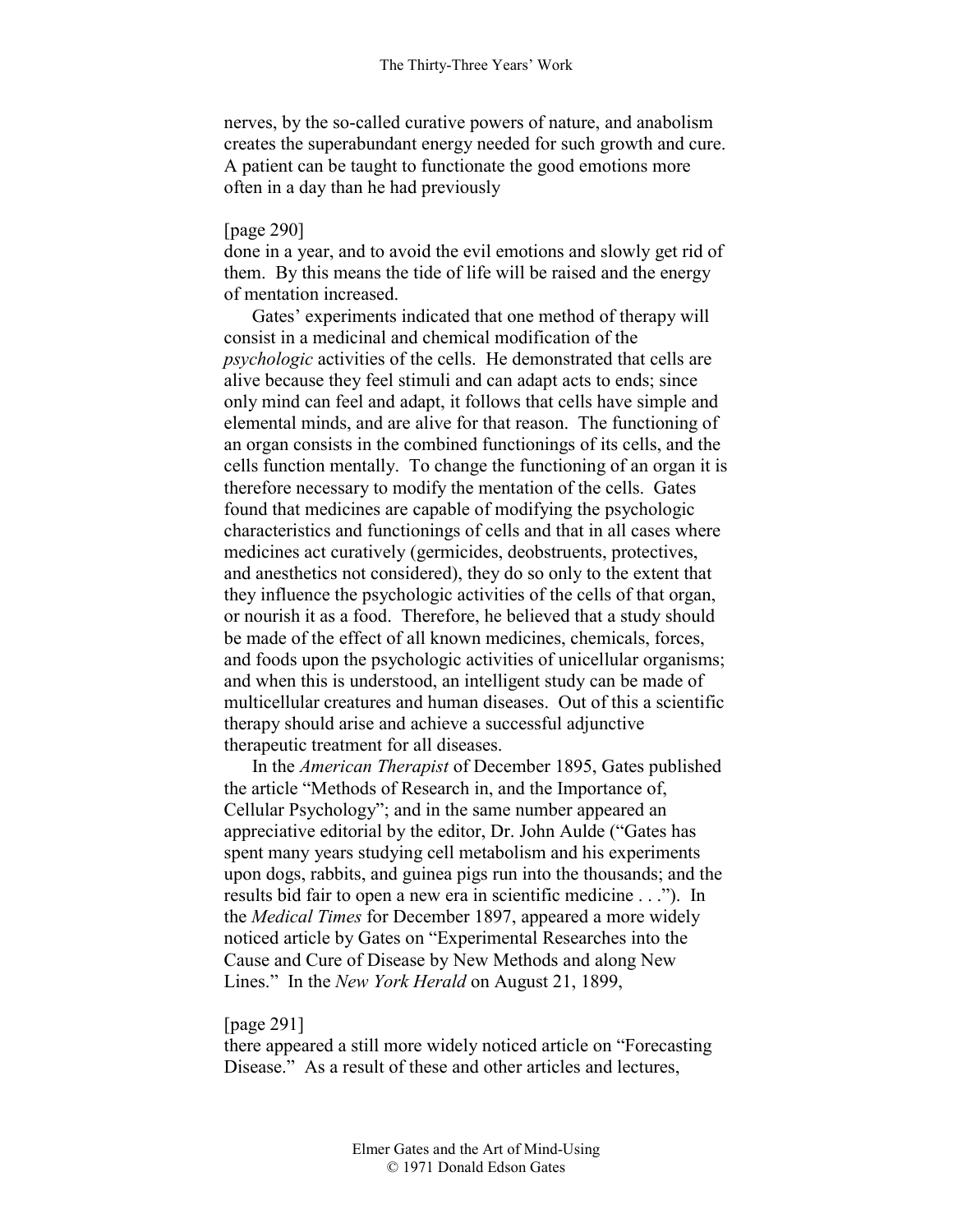overtures were made to him to organize a department of Research, but the necessary backing evidently was not obtained.

A new study of food values and their curative use, of the improvement of foods to nourish the body and *mind* in health and disease, has an importance that is difficult to estimate. By selective propagation and regulation of the psychologic cell activities of plants Gates found that any desirable chemical constituent of a cereal, vegetable, or fruit could be augmented and undesirable ones eliminated at the rate of one or more percent a generation, up to a certain limit.

He considered the first concrete application of these methods to be probably a bureau of Diagnosis to collect facts relating to all methods of cure and their preliminary validation, and thus gather the first complete list of inductive data regarding all known forms of treatment. With these data as a starting point the methods of psychurgic validation could be applied and new and more correct data obtained for use as the conscious states in applying the psychurgic art of discovery to the whole subject.

 "No one who has witnessed the experiments in brain-building and dirigation, or practiced the art of mentation, or seen the experiments on cellular mentation, will for a moment doubt that the secret for the cure of disease and attainment of health is to be found in the study of the effects of forces and mental activities upon the minds of cells in the animal body. Hence this paper may be considered a first statement of a scientific and fundamental law of cure—to be hereafter elaborated and rendered more definite by a series of most interesting experimental researches." So Gates enthusiastically closed his article in the *Medical Times*.

A department of research was proposed relating to Foods and Agriculture. At Chevy Chase for the first time foods were studied with reference to their power to sustain nervous and mental activity. During a mentative period of nine months Gates also discovered the method of cell stimulation and selective propagation

### [page 292]

just mentioned. He reported to *Popular Science News* an experiment by which in eleven generations the fat in a meadow mushroom (*Agaricus campestris*) was increased to 2 1/2 percent of its weight. The next result was the photochemical ripening of perfumes and tastes and flavors in fruits; then came the electrostatic perfume extractor. He found that unicellular foods could be produced from propagating protists and other lowest microorganisms, which could be cooked and eaten like other foods. These one-celled organisms cannot be diseased, and contain approximately all the nutrients of the higher animals and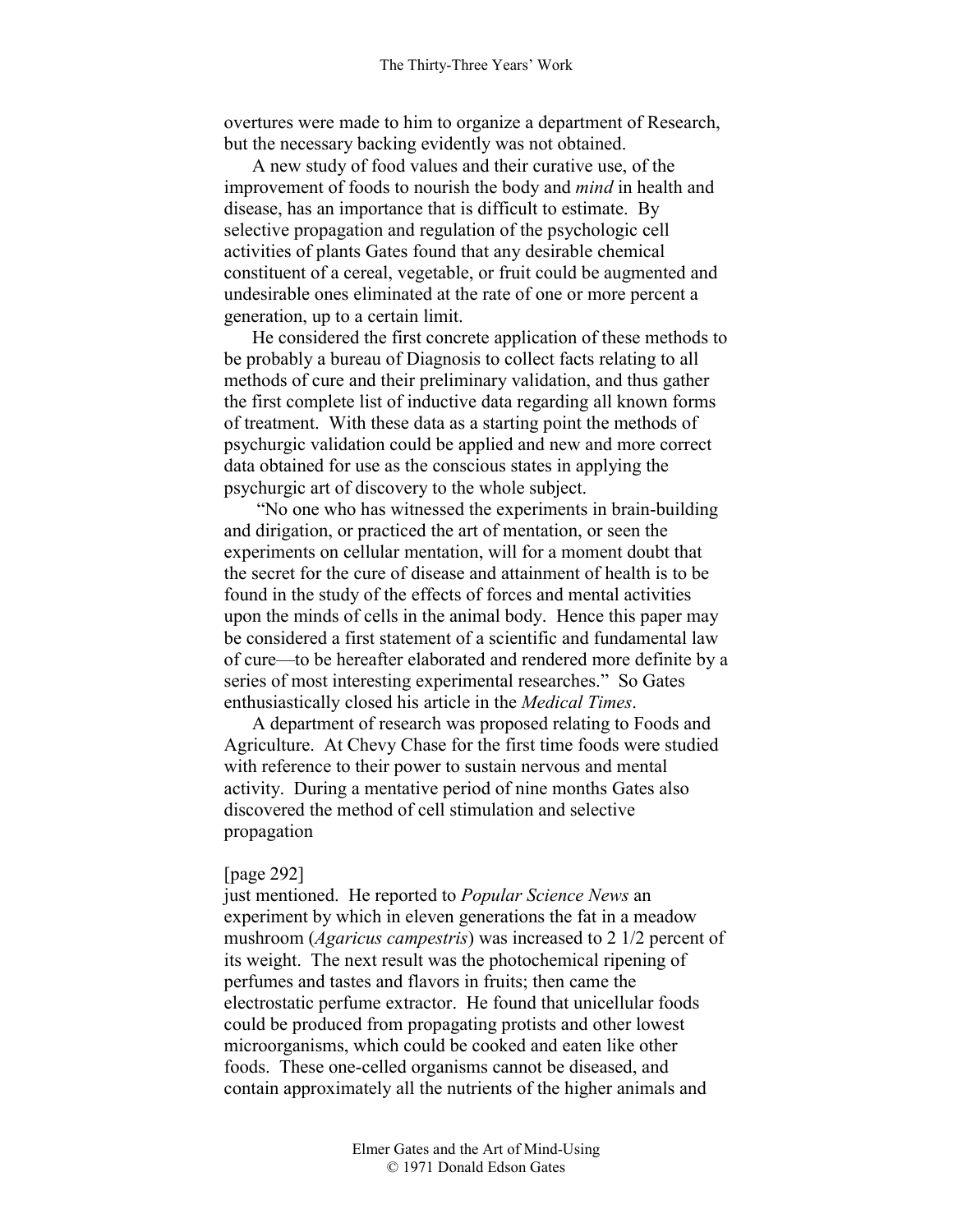plants. He found that many plants, of which the grapevine was typical, absorb tastes and flavors directly from the soil, which should therefore be guarded from certain manures or chemicals; that certain chemicals used in the soil produce tastes in fruits; and this led to his important discovery of the pedonic fertilizer, a complement of the organically fixed nitrogen fertilizer he discovered at Germantown in 1895. Other improvements were the protective bag, moistureproof and germproof, for foods; a process of non-contaminative fruit drying; an aseptic method of making fruit juices and a non-leakable method of bottling; aseptic fermentation of wine, ciders, and malt liquors; and a heated air cooker with thermostat.

Another mentative period of five months led to agricultural improvements, including a new method of selective propagation by which, for instance, cotton, flax, and wheat could be made to grow with a large yield on land previously producing nothing. It amounted almost to a species of self-fertilizing plants capable of growing with much less moisture than other plants of the same species. Then came the invention of a cheap method of delinting cottonseed in large quantities (patent allowed; basis of present method); and an electric and other means of selecting the best seeds and of extracting oil from seeds.

A department of Meteorology was proposed. At the request of Professor Hazen of the Weather Bureau, Gates applied the art of discovering to this subject of "a few facts and many

### [page 293]

theories" and in a short period attained twenty-six new experimental results, reported at the time, including the following: Water evaporated more rapidly from a pan having a positive electric charge than from one having a negative charge. Moisture was carried from positive to negative areas with a speed greater than the rate of diffusion. Oppositely-charged moisture particles formed mist and rain where they met. A volume of air expanded when charged electrostatically, producing a region of low barometric pressure, while between such regions would be a highpressure area. The rotation of a body (orange or earth) in a magnetic field (such as the sun's) generated static electricity, thus accounting for atmospheric electricity. This static electricity would be unequally distributed because of differences in temperature, moisture, dust, and other factors.

While at Germantown, Gates had invented means for vertical flight, and had later improved on it. For Professor Hazen he flew a small model vertically high in the sky; 11 miles was recorded, although he stated it as 7 1/2. Hazen wrote exuberantly: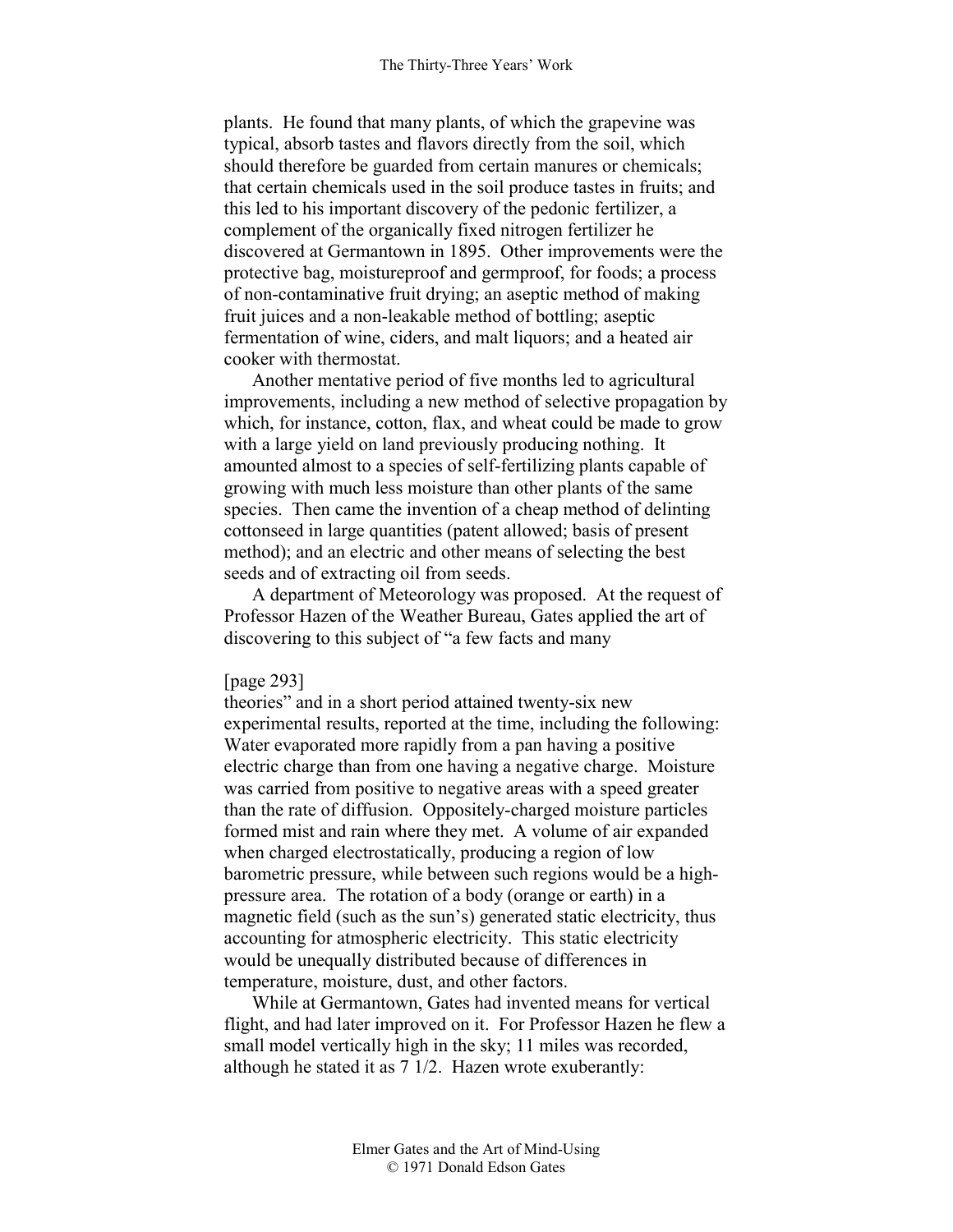Gates—I am dizzy with joy. That was great—11 miles. Won't the old Weather Bureau crowd be green with envy when they hear!! I have found the Gates to Meteorology. It does my old heart good. Be out tomorrow, fix it up at my expense and bring down some of that eleven-mile air.

Yours, HAZEN.

This model was similar to the self-propelled missile that Gates in one test flew horizontally one mile in 6.5 seconds (553 m.p.h.).

In 1904, Gates considered making a practical flying machine to enter the contest sponsored by the St. Louis Exposition, which announced a prize of \$200,000 for an airplane making the best speed (at least 18 3/4 m.p.h.) over a ten-mile circuit three times around three marking balloons on a right-angled course. These modest requirements seem historically strange now, especially

## [page 294]

the odd speed (reduced from a slightly higher earlier figure). The prize was reduced, then dropped entirely, so Gates never undertook the project.

Gates was interested that his mind also entered the domain of Astronomy during this period, experimentally demonstrating principles that the earth would be made to revolve about its axis around the sun by the greater resistance of the half of the earth nearest the lines of magnetic force from the sun. The earth, being not completely transparent to magnetism, that half opposite the sun would meet with less resistance and thus cause the earth to revolve precisely as it does. It was also shown that the revolution of the sun's magnetic field would give the earth an orbital velocity and in precisely the same direction as it is revolving. This was done in nine weeks.

A proposed Department Y had for its purpose an experimental investigation of those mental powers most recently dawning, of those phenomena that are discernible when any mental faculty is trained beyond certain usual limits, and of the so-called psychic phenomena. Dirigation to sensory centers in the brain produces, after a time, "images" of dreamlike vividness, and if continued these become phantasms that are mistaken for realities (as described in Chapter 7). Visual, auditory, tangial and other phantasms may be thus produced, and if the investigator has not experienced and learned to identify them, he cannot safely undertake a subjective investigation of psychic phenomena nor correctly interpret them in others. This is one of many ways that psychurgic training is applicable. In the investigation of "physical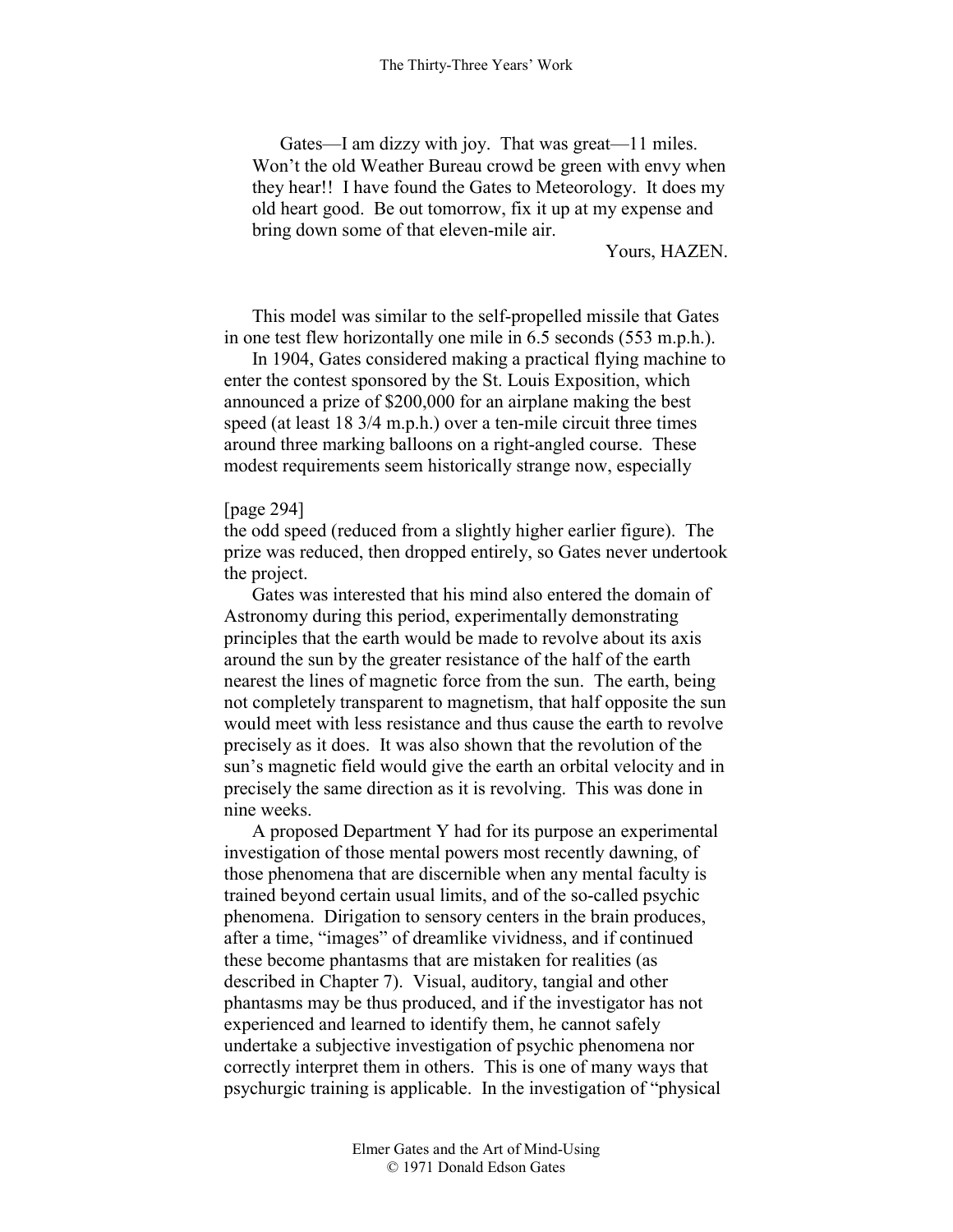phenomena" of occultism, magianism, and spiritism Gates devised many methods and special instruments that made trickery and fraud practically impossible. In one method the investigator is trained to see in such complete darkness that the medium believes he cannot be seen; electric and photic devices automatically record every movement of the subject. If after removing all kinds of physical deception there were any phenomena remaining, they should belong to the mental realm and could be investigated. One of many devices was the Unknown Objects Room, in which

## [page 295]

an unknown number of unknown objects were put in a closed room. Mediums were invited to allow their controls to describe the contents; psychometrists, clairvoyants, intuitive persons, mystics, and occultists were invited, and for several years their answers were recorded. The room was then opened, and facts were compared with answers. An object wrapped in felt was hermetically sealed in an opaque glass tube and went the rounds of the world and hundreds tried to tell what was inside. A slate and pencil were also enclosed the same way and sent to slate-writing mediums. Although some mediums claimed that "spirits" could write on the slate, it came back blank. Gates wrote to an associate that in his Chevy Chase darkroom over a thousand mediums and such people had been tested, and he was sure they were glad his results had not been reported. But, he pointed out, besides methods of "psychic research" there were other and much more important methods revealed by psychurgy, from a wholly new standpoint and by wholly new experimental methods of this department, which he later called Cognobiotics. Pearlie Edson was named director and custodian of its records and manuscripts.

A department of Thermodynamics was proposed. Gates made one application of the art of discovering to that branch of physics relating to heat. This resulted in the heated oxygen jet for quickly melting and cutting metals and the superheated hydrogen jet for autogenous welding and non-contaminative casting (in his use, he later noted, five years before patented elsewhere); a meltedmetallic-filament electric light; a method of increasing the highest temperatures otherwise producible, giving methods of casting and purifying metals, making glass and baking china or porcelains, reducing ores, and nodulizing fines; the inverted-dome smelter; a fusible slag; reducing titaniferous ores.

Various other departments were proposed, such as Electrical Separation, Mining, Optics and Photography, Cooling and Heating, Ordnance and War, Production and Transmission of Energy; but the one especially dear to Gates' heart was Acoustics and Music.

Since at that time acoustics was the most clearly demarcated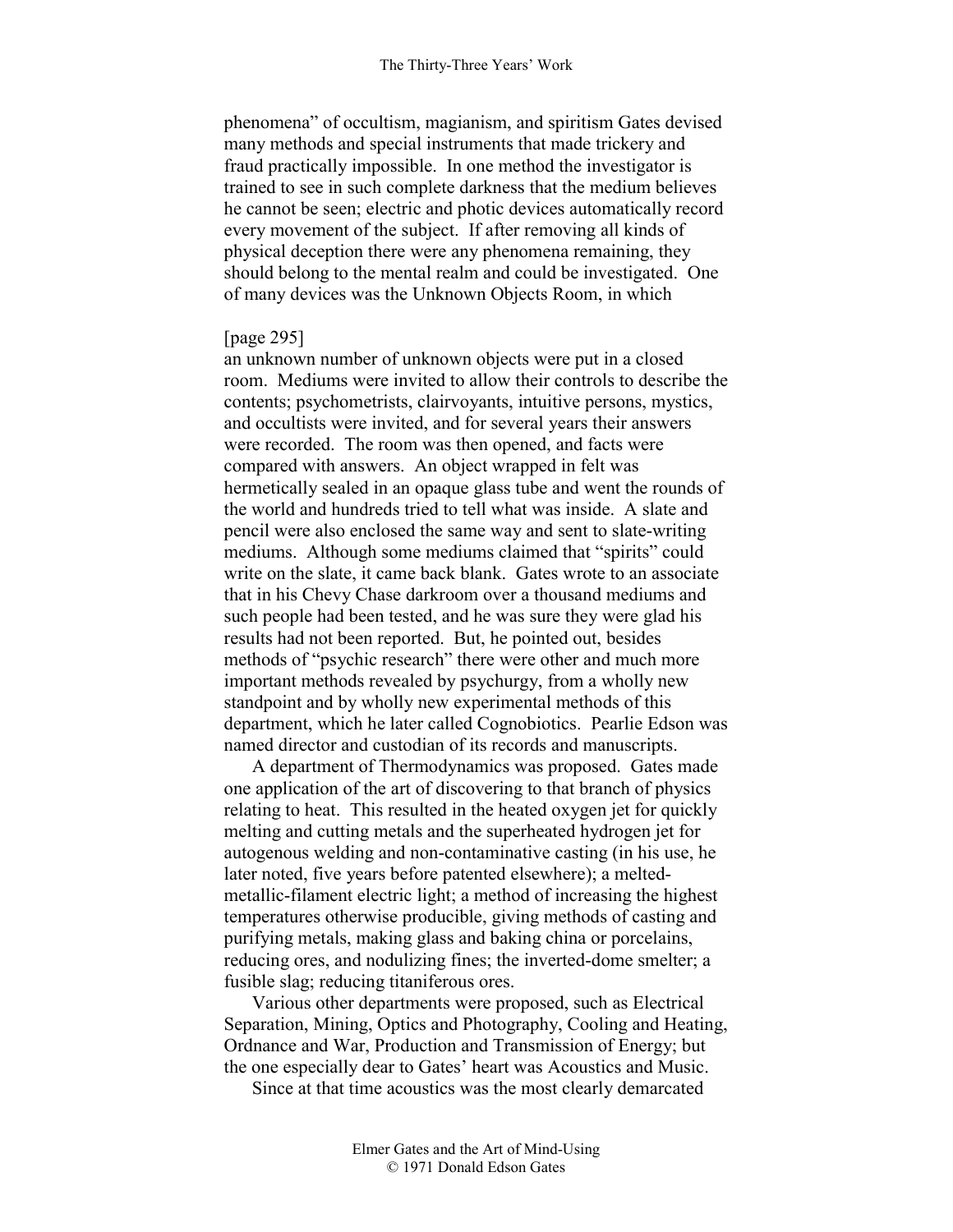# [page 296]

branch of physics, Gates selected it to study how the mind learned a science, and worked it over many times. A later phase of his work was conducted in the specially constructed Music Hall of his Chevy Chase laboratories. The first notice of his work in this field appeared in the press during the spring of 1899, as in the Boston Evening Transcript for April 22: "Marvels of Science; Wonder Work Turned Out by Elmer Gates; New Instruments for Producing Emotional Music—The Psychology of Acoustics," written by the friendly correspondent and frequent visitor to the Gates laboratories, Rene Bache.

Much later, about 1913, Gates wrote in a letter: "Now I do truly believe in these discoveries and inventions as a dawning of a new era in music. I desire that they do not make their first appearance as a mere moneymaking enterprise but under high artistic auspices, clothed in the majesty of their high ideals. I would like the world first to hear the soul-entrancing tones and harmonies and melodies of the new music from the biggest and most expensive and complete exhibition instrument; hear it in a music hall built for the purpose, in a music-loving city whose emotionally-ready people have the artistic instincts to appreciate it, and perhaps also to see its profound religious meanings."

He invented a new way to make musical tones for a keyed instrument without wires, reeds, pipes, strings, or other usual means—one that cannot get out of tune, and in which a great number of instruments can be combined into one. He also invented the important method of making pure tones. He was unable to find in any musical instrument a single note that did not contain at least two overtones that were mutually discordant; and when these overtones were prevented, a tone was produced of extraordinary beauty and inward "grip"— "the tone that will be heard around the world and make all listeners happier." He found the pure tone "ravishing; it subdues and thrills the inner, introspective subconscious nature." It produced a pure tonefeeling (which he called tonesis) that is not experienced if discords are present; likewise a melody of pure tones will produce a

## [page 297]

pure melody-feeling (melodesis), both being different from emotion. The difference between musical feeling (mousikesis, which comprises tonesis, harmonesis, melodesis, rhythmesis and such), and emotion was arrived at by his psychophysical studies. A pure tone cannot be described; it must be heard.

Gates also discovered methods to vary at will the tone-quality of any note or all notes at once, making all sad and mournful for a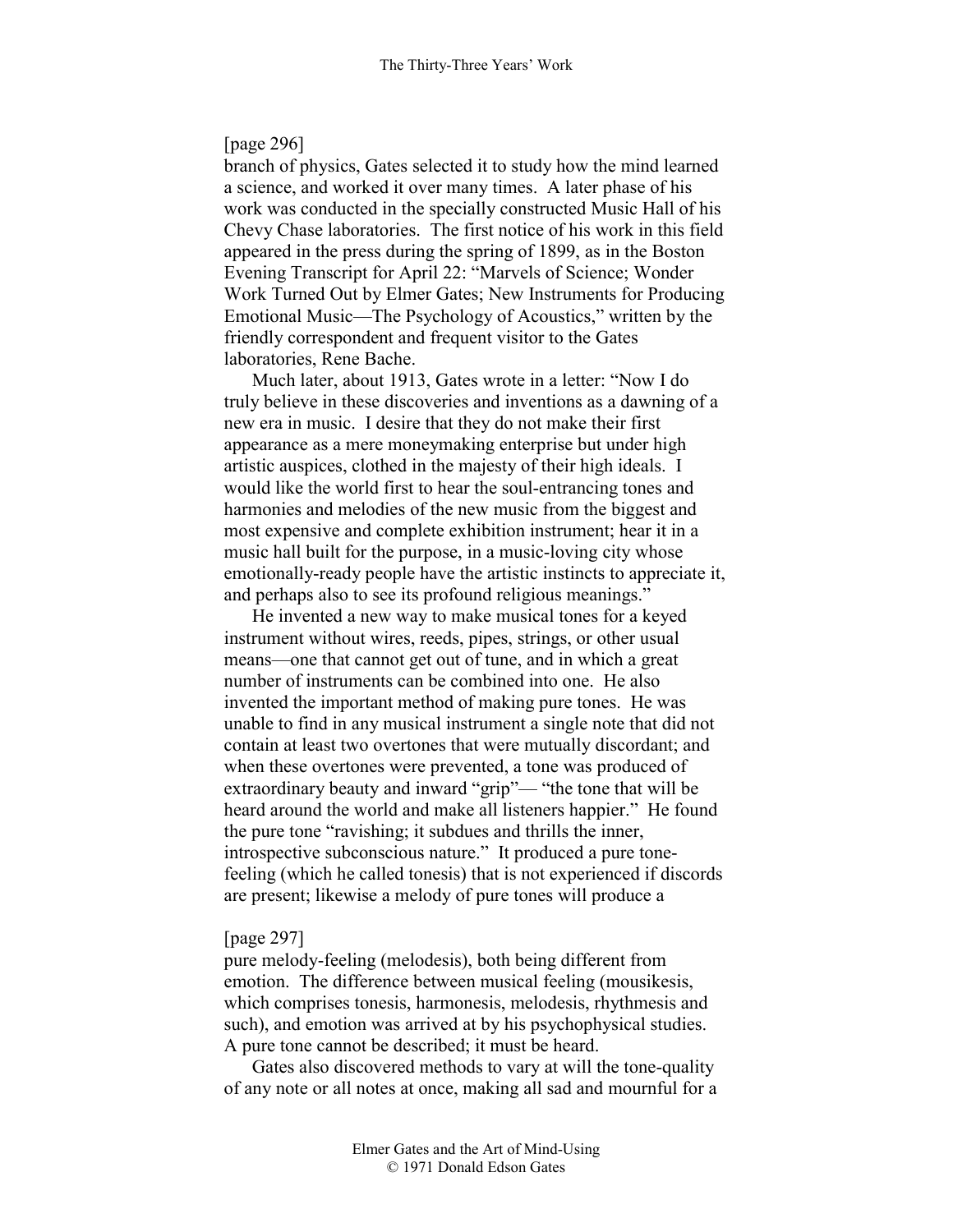sad piece, so that the tonesis and harmonesis and melodesis may accentuate it, or likewise making all notes cheerful and gay, and so on throughout the range of mousikesic experience. (At present, as is well known, the quality of all tones of an instrument, such as the piano, is fixed.) These pure tones, in which each one of the overtones can be varied to change the feeling-quality tonesis, were indescribably beautiful; the "hearing of them will be a revelation," he exclaimed; and when once heard—even a single note, but preferably at least an octave, to thus hear the tonic and subdominant chords—it "will be realized that the Gospel of Music has been revealed."

He also developed an overtone music, a true and complete musical scale, and new methods for the psychophysical measuring and training of professional musicians and singers. Of this overtone music he wrote:

"I remember the first time I heard a musical note; it was an old form of piano called a melodeon. I struck a bunch of keys and the reverberations, as they died away, almost made me swoon with emotion (but the feeling was more than mousikesis). It touched the inner world through introspection more than melody and rhythm or harmony, and out of it came the invention of my introspective overtone music, the effect of which is, more truly than any other music, to 'call the past out of the grave and the future out of its cradle and make the present one sweet eternity.'

"Music is something more than an esthesic and esthetic art," he wrote elsewhere, "something more than an individual predilection or social tool: it is fundamentally also a mode of *religious expression*. It stands apart from all evanescent beliefs and

## [page 298]

theories like a beacon in the upper clear-air purity of its own eternal Heights. It normalizes all the feelings and emotions and aspirations while its divine Light illuminates, shining straight into the heart of mankind. . . .The words of a song may utter falsehood and cruelty, but the tone and melody will instill truth and kindness. Music speaks a universal language. Its inward meanings cannot be side-tracked and perverted by any use made of it; it assumes a deep religious mood towards that which is eternally The Highest and not merely towards the particular God-belief of any age. It excites transports of religious exaltations that are independent of any of the transitory theologies with whose rituals it may at any time be yoked. But the musical feelings have been simply growing dearer and deeper and not changing like the myths and teachings, for the joy that music gives comes from the Depths and the Heights of the eternal nature of Consciousness.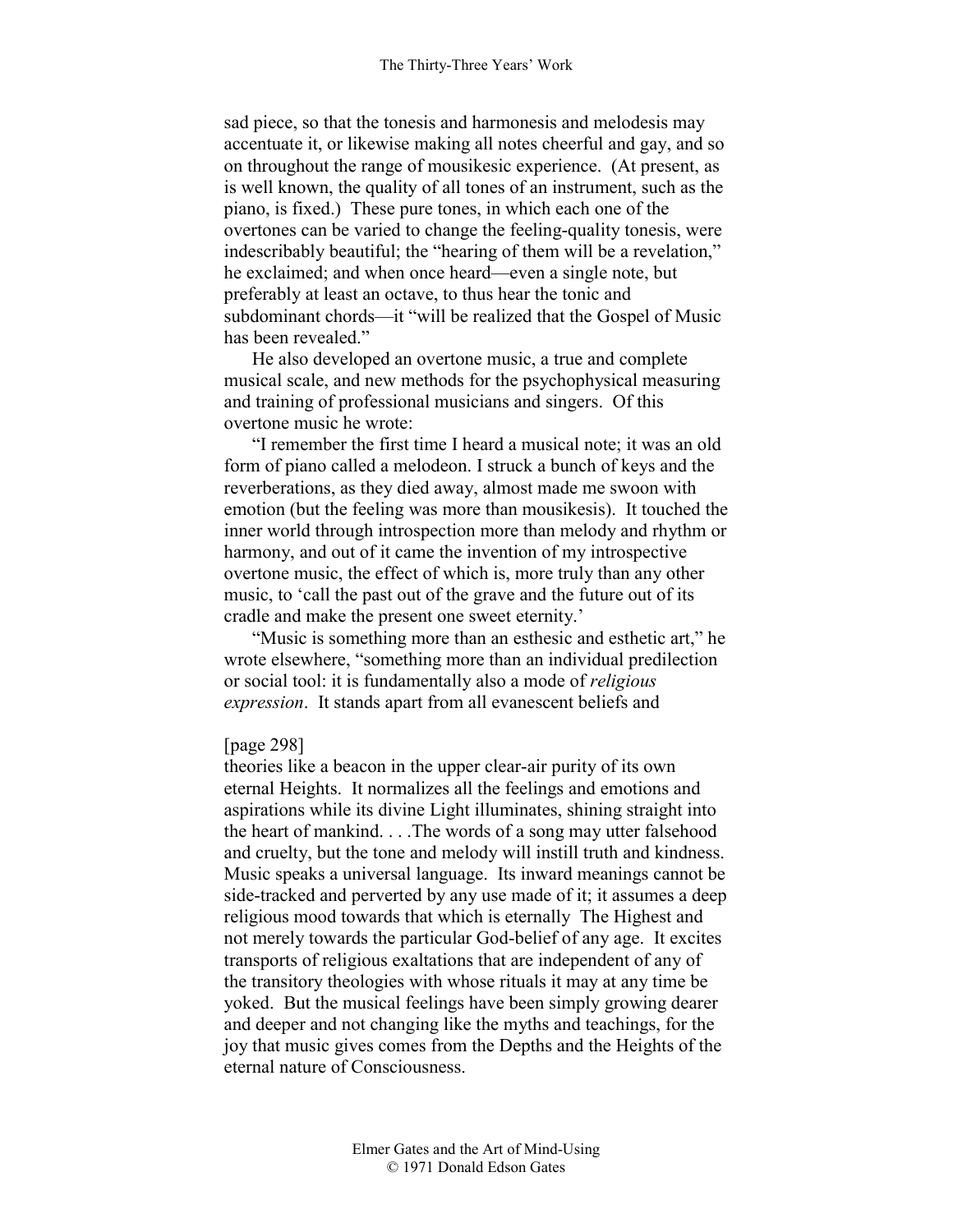"These musical discoveries have given me great joy—and they will bring nothing but joy and beauty to the world. They open a new era in the history of music. It will enter upon a new and greater career; its beauty will be augmented and its influence be more profoundly felt in the deeps of human nature; its social power will be increased, and its message to the world made more important and far-reaching."

He considered his main contribution to the science and art of music, as to all departments, the application of the arts of discovery, validation, invention, and doing creative work, which comprise what he named heurotechny. He had great hopes for this department of Acoustics and Music. Its main mentative assets were kept secret, its inventions not included in the mortgaged list; but before leaving Chevy Chase, he realized with regret that he probably would not have time for its further development.

As late as 1920, Vladimir Karapetoff, consulting engineer in acoustics and electrical engineering and professor of electrical engineering at Cornell University, heard of Gates' work in certain problems of acoustics and music, and after meeting him in New York,

## [page 299]

wrote: "I cannot tell you how much I appreciated meeting you, and having the privilege of listening to your description of your various inventions, and your observations upon the workings of the human mind. The influence of such a meeting is always far reaching for me, in that it adds courage and inspiration to work on bigger things, and let smaller things in life go."

It was at Chevy Chase that many psychologic discoveries were made or further developed, as in volitional training, the volitional factor of conation and the conscious factor of volition, as well as in teleotaxis, which is the grouping into one unit—one mental integrant—of all the mental states and acts that are made in carrying out a given purpose. In judgment-training Gates discovered principles and methods to test and train pupils in the sanity and skill of judgment in practical affairs; it was not so much lack of ability as of training under conditions when the judgment could be verified. He proved by experiment that when a person has the opportunity to verify his judgments accurately, he soon learns to judge accurately. If he is shown a hundred successive persons known to the teacher to be perverts, thieves, liars, tubercular, truthful, so that his judgments may be verified immediately, he soon learns to make almost no mistakes. But if he never learns the differences, his judgment remains faulty. That such a training exceeded in practical value all others, Gates stood ready to demonstrate. Also he found judgment of values to be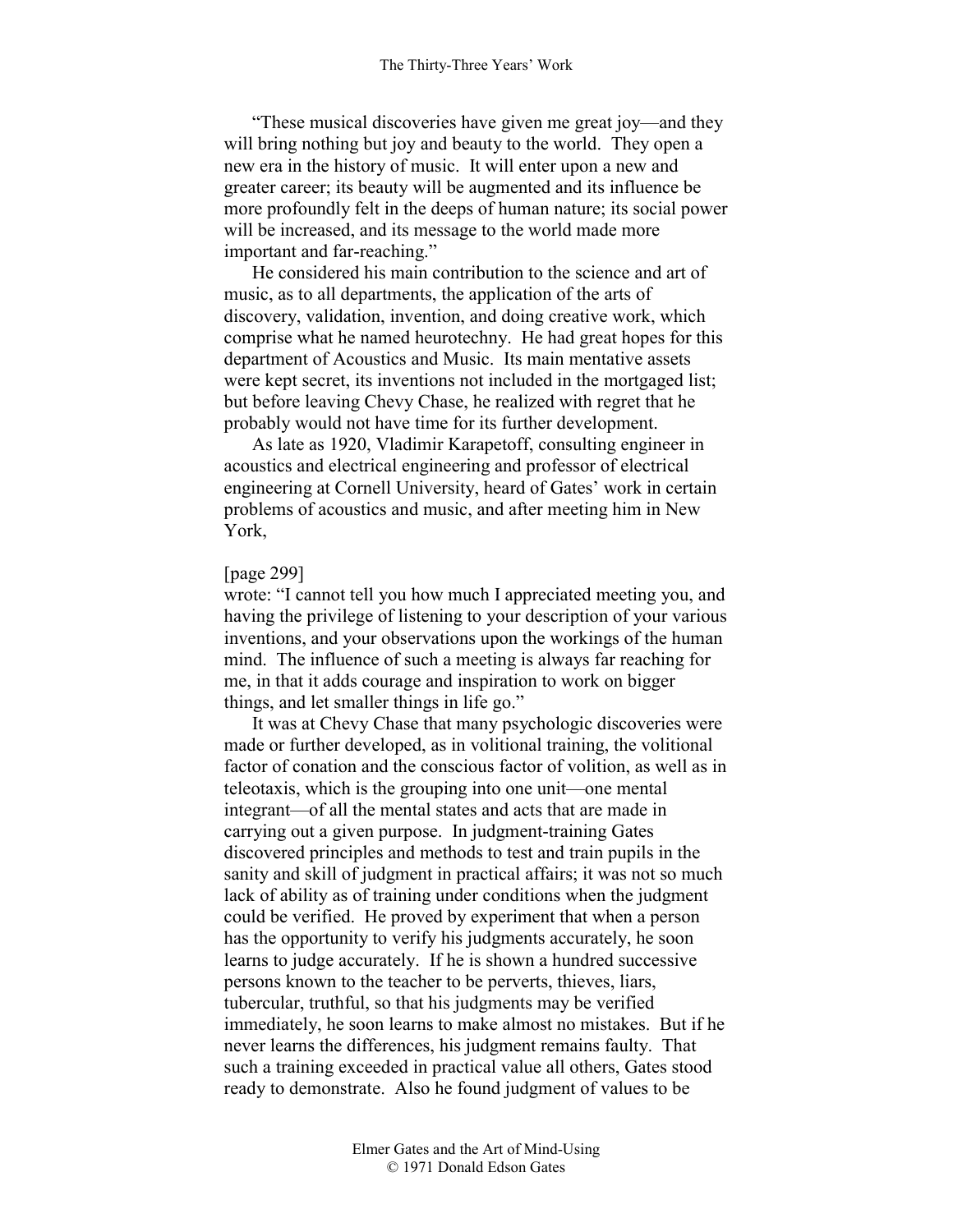rarely sane, being generally based on some wholly fictitious and useless ends, especially social judgments. Then again, a judgment is rarely based on weighing all evidence, but usually on prejudgment and prejudice, or on some temporary and unimportant emotion, mood, or caprice. That a habit can be formed by a course of mind-training to remedy this situation, he was also prepared to demonstrate.

It was at Chevy Chase that the principles and methods of auturgy were further developed, auturgic validation discovered, and sociurgy outlined. Three of the new methods of introspection were discovered and their states and processes formulated, and the method of introspective validation was developed and

### [page 300]

tested—so new that it would be understood only by students who learned it.

Gates made investigations relating to Ontogeny and Auturgy. All his life he kept a careful diary, but from 1894 to 1908 he gave it much more attention, keeping the "Introspective Diary" in order to have a full record of both inner and outer series of events so that he might study his life as a whole—as one individual among a society of individuals, one of the creatures of the Cosmos. He thus hoped to learn to what extent his *ontogeny passively repeated phylogeny* and to what extent it could be modified by his initiative. His daily record was turned into a new line of psychologic research.

This study of successive periods and phases of development in light of ontogeny and auturgy, and of events he could control and could not, enabled him to reach important convictions of a practical character regarding Fate and Free Will, expressed in some of his writings.

This "Introspective Diary" was voluminous; for that reason he would summarize and generalize it every so often to keep it within bounds. In it he saw himself as a third person, beholding the stream of his inner life mingling with that of the outer series of events; and by studying successes and failures long after their practical excitations had passed he could see opportunities lost and dangers that might have been avoided. He profited thereby; but not conspicuously, he noted, in what the world calls material or social success. He was striving for another kind: to make discoveries and know reality. His whole life was planned accordingly, and its ups and downs were studied with reference to that aim.

In this "Introspective Diary," he emphasized, were truthfully recorded his secret moods and motives; all judgments regarding opportunities and plans and dangers; all those indefinite intuitions,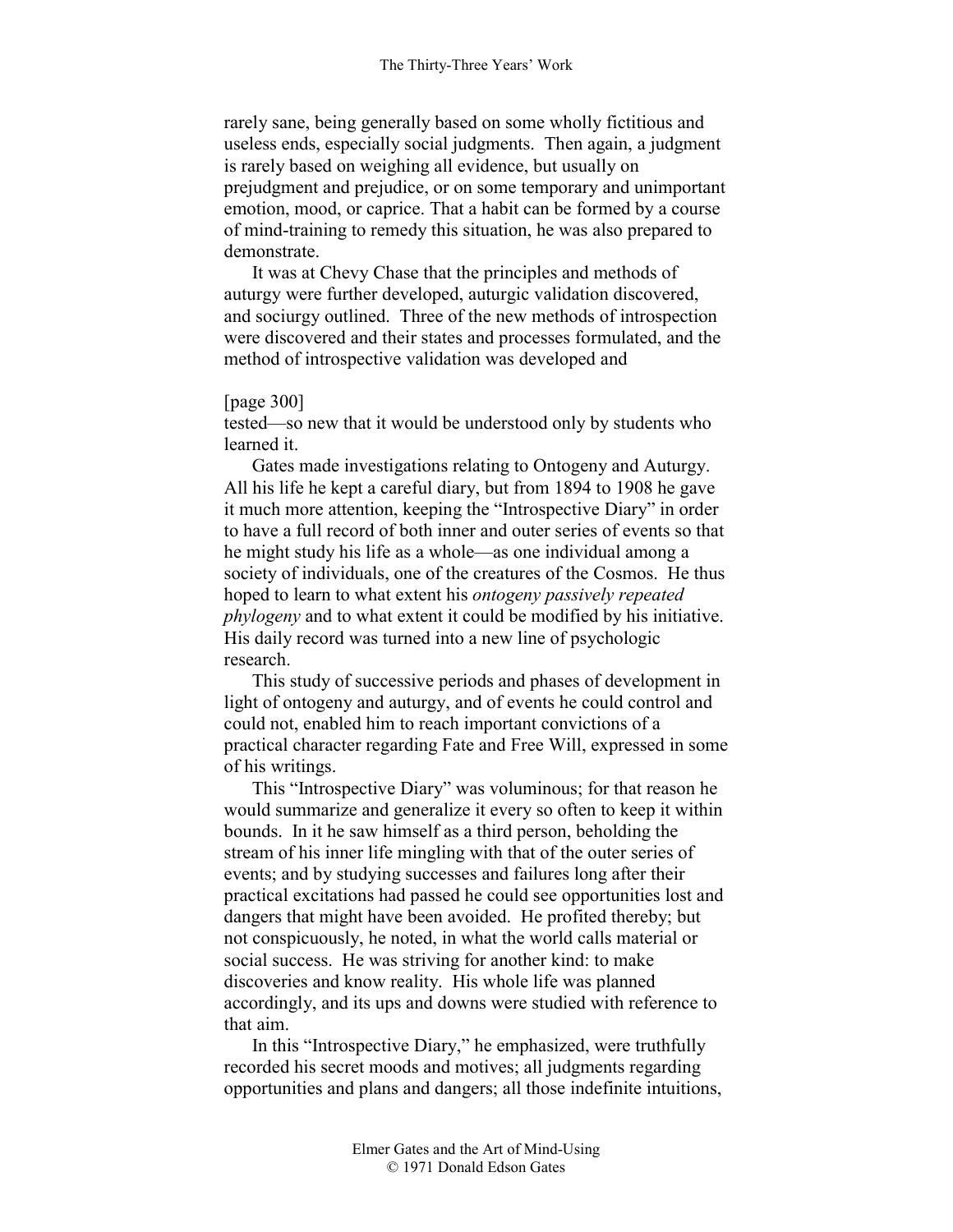promptings of the feelings, urgings of the emotions, premonitions, and such, so that he might judge their value in the light of afterrelated events. He also practiced utterly random improvisation, proving that much of the richest fruitage of his

## [page 301]

mind would have been lost without this freedom of expression through all the mind's faculties and upon all subjects under all emotive dominancies. While he found direct evidence that his emotions, conations, and subconscious processes, like his cognitions, were causatively related to the Cosmic Reality, there was also evidence that this series of motions and processes could be directed through the initiative of a new idea being born into the world, thus setting up a different series of conations and physical motions than otherwise. If the new ideas were true, the trains of consequences thus started would be desirable, while if they were untrue, results of conduct based on them would be bad. Hence to know the truth, and all of it possible, became a duty. Truth is consonant with reality. He could voluntarily decide upon mentation upon any subject and thus bring into the world a new initiative according to which conduct could be willed. This telic and alethic auturgy represents the highest ideal of conduct. Through it man becomes emancipated from Fate and largely makes his own history, he optimistically concluded.

In this diary Gates recorded not only outer events beyond his control but events resulting from his plans. He also recorded all changes in his tastes, abilities, beliefs, moral and ethical and philosophical convictions, joys and sorrows, and especially all promptings of that cumulative desire for a closer contact with the non-individual and cosmic factors in his life and mind. He recorded the exact dates and places and conditions under which he attained hundreds of new and true ideas. He made a number of important discoveries about the nature and tendencies of his own character, abilities, and limitations, some being of general application. This record by which the spontaneous development of inherited social tendencies was controlled with events due to his initiative was a unique study of a life, here and now, in its personal, social, and cosmic relations.

Perhaps the fundamental idea was the study of those factors that were outside and underneath all his plans, so that he could catch, if possible, a glimpse of their trend. Humanity is part of a greater Cosmic Process in whose current it passively drifts.

# [page 302]

And so with the individual: only a small part of its course is the outcome of voluntarily planned effort. This greater life of the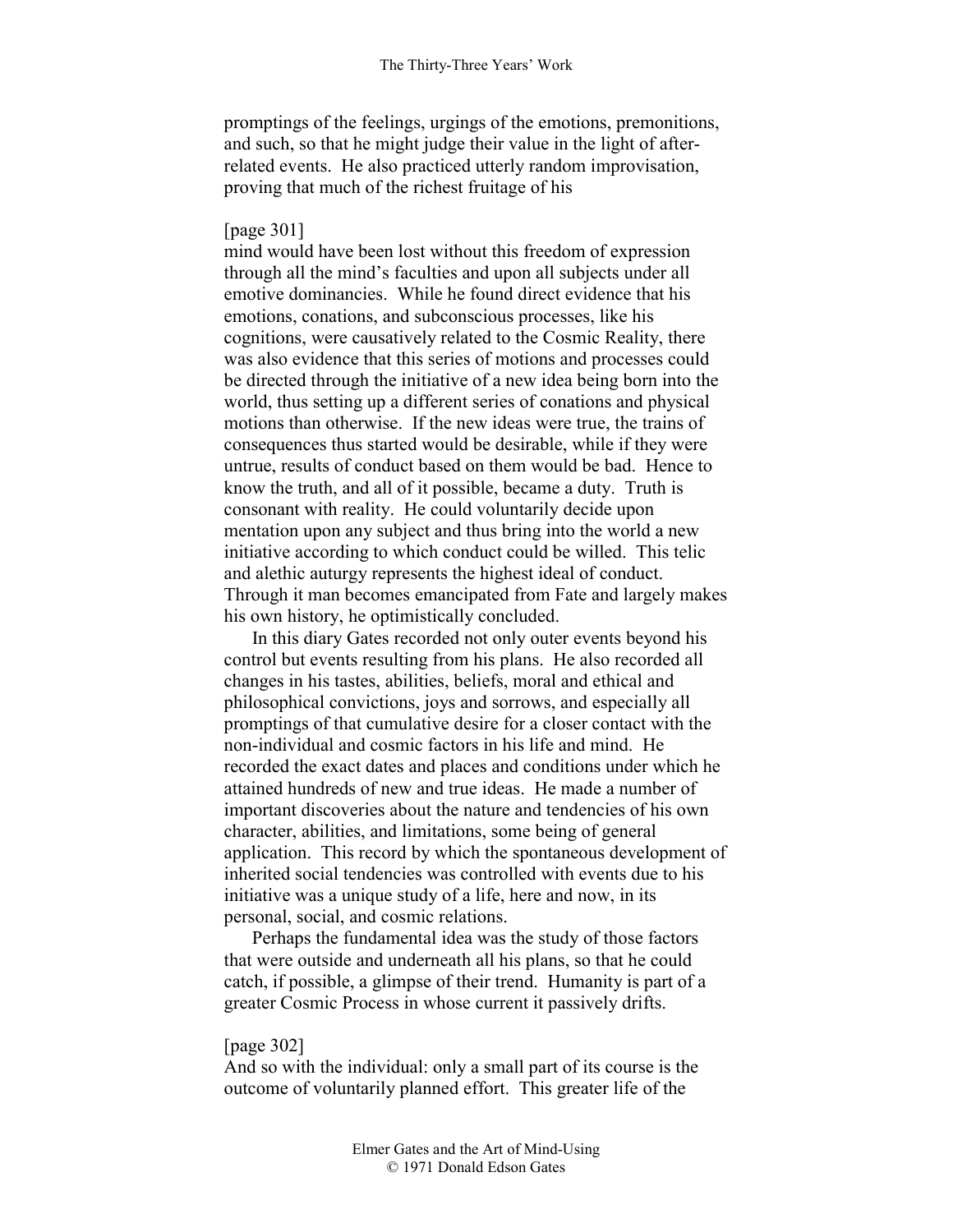Cosmos, this Tao, expresses itself in its own way, not only in the outer series of events of the environment but also in the subconscious and conscious inner life, Gates pointed out in his "Synopsis of 1900." His diary was an attempt to gather data indicative of the trend and character of that non-individual and cosmic process in him and outside him; and to discover what practical relations he might have to *it*. He noted interesting progress; he had satisfied himself that his life had its destiny pretty well marked out by conditions and processes outside his control; but within that orbit there was ample room for voluntary and initiative effort. "Whether it be a reversion to phylogenctic instincts or a growth towards something to which the human race is just attaining, I know not; but this I know, that this practice tends to strengthen my religious nature," he wrote.

But one of the best results of his researches was the discovery and formulation of the science of Consciousness, which he called cognostics, a science more fundamental than the psychology that had been known, dealing with the nature, laws, and activities of the very Consciousness that forms the basis of conscious states and out of which they arise. This consciousness of Consciousness, called cognosis, underlies the mental states and operations as the stream underlies the bubbles and waves on its surface. Cognosis is more fundamental than sensory perception or inductive and deductive reasoning, and out of it has arisen a wholly new science whose data have been derived by a more direct and immediate kind of knowing. Its data are known absolutely and not relatively and therefore are a *criterion of truth* that is infallible in those domains to which it applies and thereby establishes data that are applicable to all domains. The art of discovery applied to epistemology led to this standard of knowledge, a fundamental basis of truth; and out of it, in connection with other principles of psychurgy, Gates evolved at Chevy Chase the scientific art of *validating knowledge*, the most important of the various arts comprising psychurgy. He considered cognostics and

# [page 303]

the art of validation the crowning achievements of psychurgy!

In working out an exposition of cognostics and validation he had to invent a systematic terminology for psychology, a special system of nomenclature for psychurgy, and symbols, signs, and formulas for both. He found, according to his report, the terminology of psychology "in a chaos and utterly inadequate"; not only were terms insufficient but those given in dictionaries and textbooks were vaguely defined. For psychurgy, and especially for cognostics, he devised an entirely new set of terms. He began by giving a separate name and symbol to each distinct kind of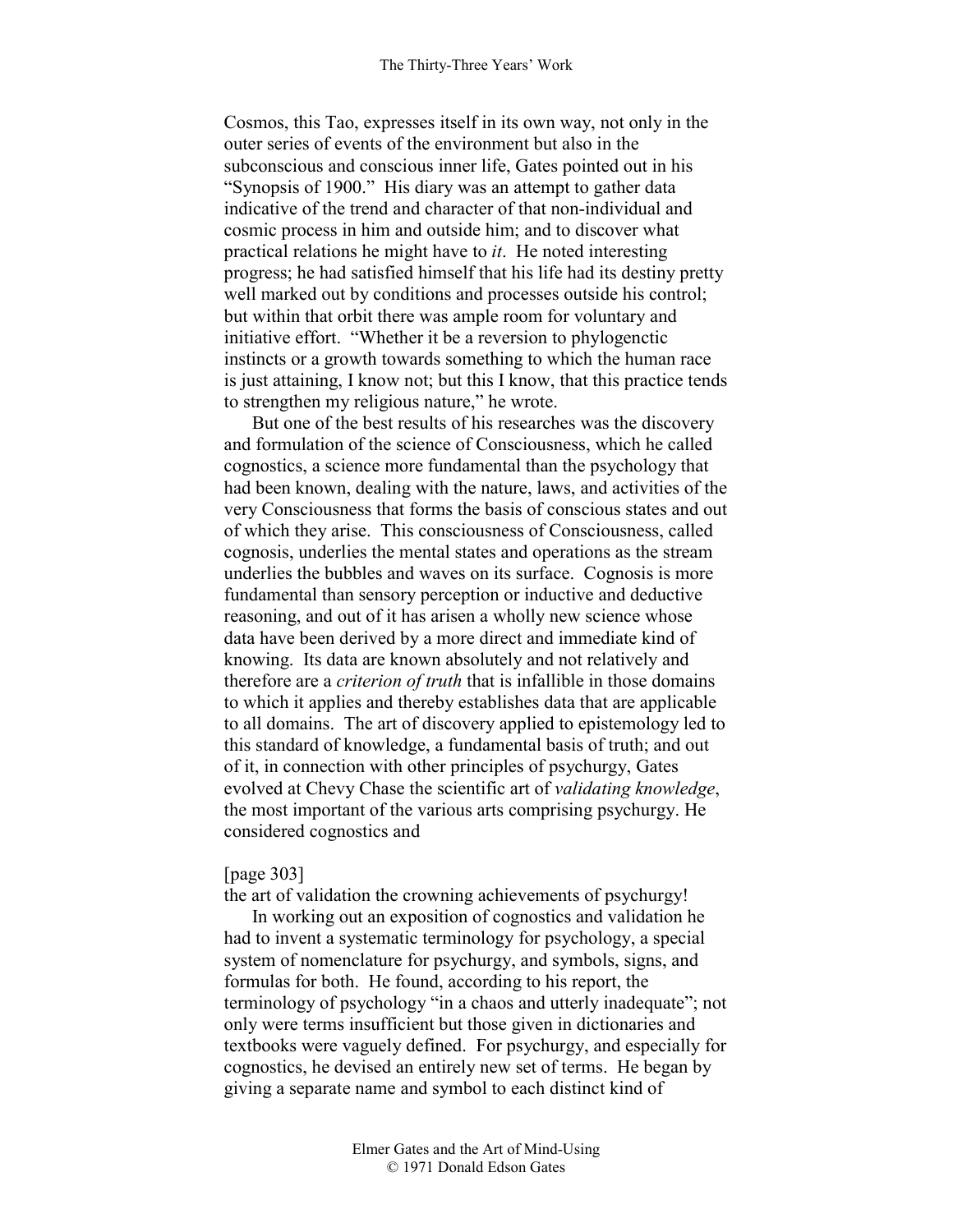conscious state and each process of states (some several hundred), and to each kind of mental operation he gave a sign. In this way he could indicate, somewhat as in an algebraic formula, the relation, interactions, mutual modifications, and products of the states, processes, and operations. The truth of any formula, having once been established by cognostics and validation, made it possible to derive corollaries that might otherwise remain unknown. And these formulas could then be used as instruments of investigation. In many respects this could be considered the application of mathematics to psychology— "an algebra of the conscious processes." Without these symbols, signs, and formulas cognostics would be obscure, and the psycho-technical methods of mind training and discovering and validating would be almost impractical. "To the student who masters these subjects it will some day be of historical interest that they were discovered and worked out at Chevy Chase."

It was at Chevy Chase, the report continued, that Gates applied the art of discovering to philosophy and was led to discover and formulate the psychurgic method of philosophy. He then applied this method to ontology, and he was led to identify and classify and define fully the various *kinds* of Being, "thus lighting up the jungle of ontological conceptions and definitions in which philosophy has been hopelessly lost."

It was at Chevy Chase that he applied these methods and the psychurgic method of science to the problem of cosmic causality and energy, and thereby identified a new *kind* of energy

### [page 304]

that is the basis of the causal connection between Consciousness and physics.

One aspect of his philosophical point of view is expressed in a letter to his friend, the Reverend Oliver H. P. Smith, written February 18, 1902, some of the first part of which follows:

"My liking for and leaning towards philosophy has always been so strong that it delights me to meet a man who can induce me to occasionally break away from the rigid barriers of inductive research and give free play to hypotheses regarding Matter, Motion, and Mind—their noumenal cause, origin, destiny. My training, and especially my psychurgic work, has rendered me suspicious of all metaphysical aphorisms and epistemological dicta, and I studiously avoid all influence of theory while engaged in mentation for discovery and invention. But when the serious work of the day or week has temporarily ended, I delight to commune with the Idealists, occultists, mystics, and philosophers, for I always find that, whilst their premises and conclusions are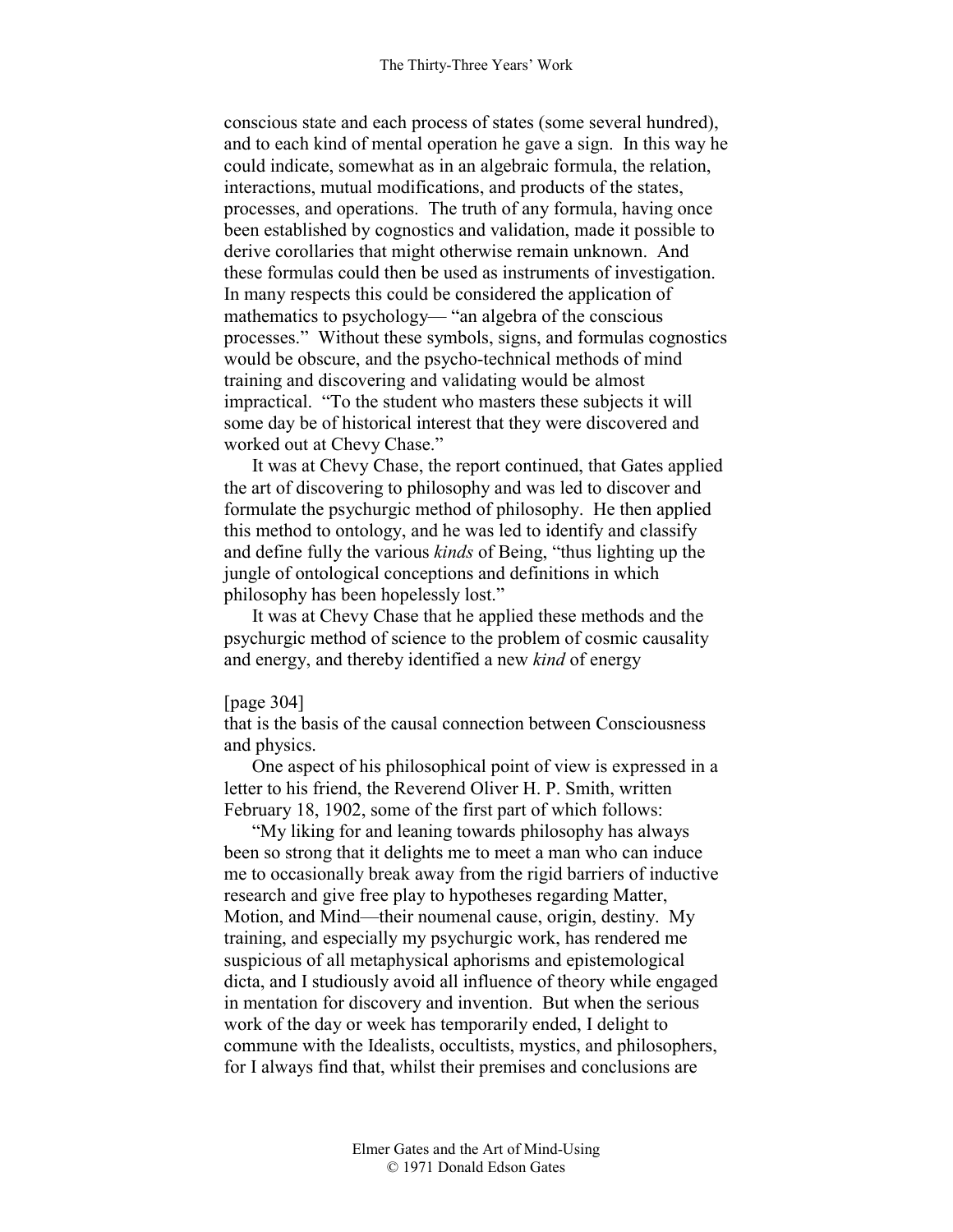often wrong, their *insight* is nearly always *upward* and in the right direction.

"Research requires that I deal with only unquestionable facts, and therefore, when my investigations have ended for a time, I all the more delight to play truant to the rules of a posteriori empiricism and meditatively brood upon a priori principles and necessary truths, that *seem* to constitute the character and destiny of phenomena. But, my friend and brother, I am not attacking philosophy in general or metaphysics in particular, for I have ventured to hope that my forthcoming books will reveal a new and practical basis for *experimental* (!) metaphysics—shall I say it? an *inductive* basis! I think I have demonstrated it inductively and convincingly but do not mean I have proved all or any considerable part of the statements of metaphysicians to be true. I cannot describe in a letter what requires a book but I can hint at a few phases as follows:

"Psychology is the science of the mind and its experiences. A synthesis of its six kinds of experiences constitutes the only

# [page 305]

true interpretation of the universe possible to us. To the extent that this is not based on the facts of these experiences, to that extent it will be a false philosophy. . . . I am re-observing the phenomena of the sciences according to the psychologic principles of the art of using the mind, so my understanding of the universe, as far as my knowledge goes, will not be corrupted and vitiated by theory and hypothesis.

"Now, where is there room for the a priori and metaphysics? I reply: in auturgic introspection, where the mind may have experience with itself. The investigator will discover that the mind has a certain *nature*; and that each intellective, emotive, and volitional state has its own *natural history*; and he will learn to know himself. Such knowledge is of utmost value—it is all inductive. Such experiences will differ in individuals, according to their mental degree of evolutionary development, skill, and knowledge content. But there is still another line of introspective investigation, based on the demonstrable fact that you may not only introspect your conscious states as they arise, but that you may become AWARE of these introspections; that is, the mind has its own inherent, immanent, cosmic nature of which you may become directly and *immediately* (not mediately) aware, and this IMMANENT and *essential* nature of mind conditions all its experience-content, and in becoming introspectively aware of that *immanent* nature of that Cosmic Process called your mind, you are acquiring in the strictest sense of the word *inductive* data. And what you inductively find to be the essential nature of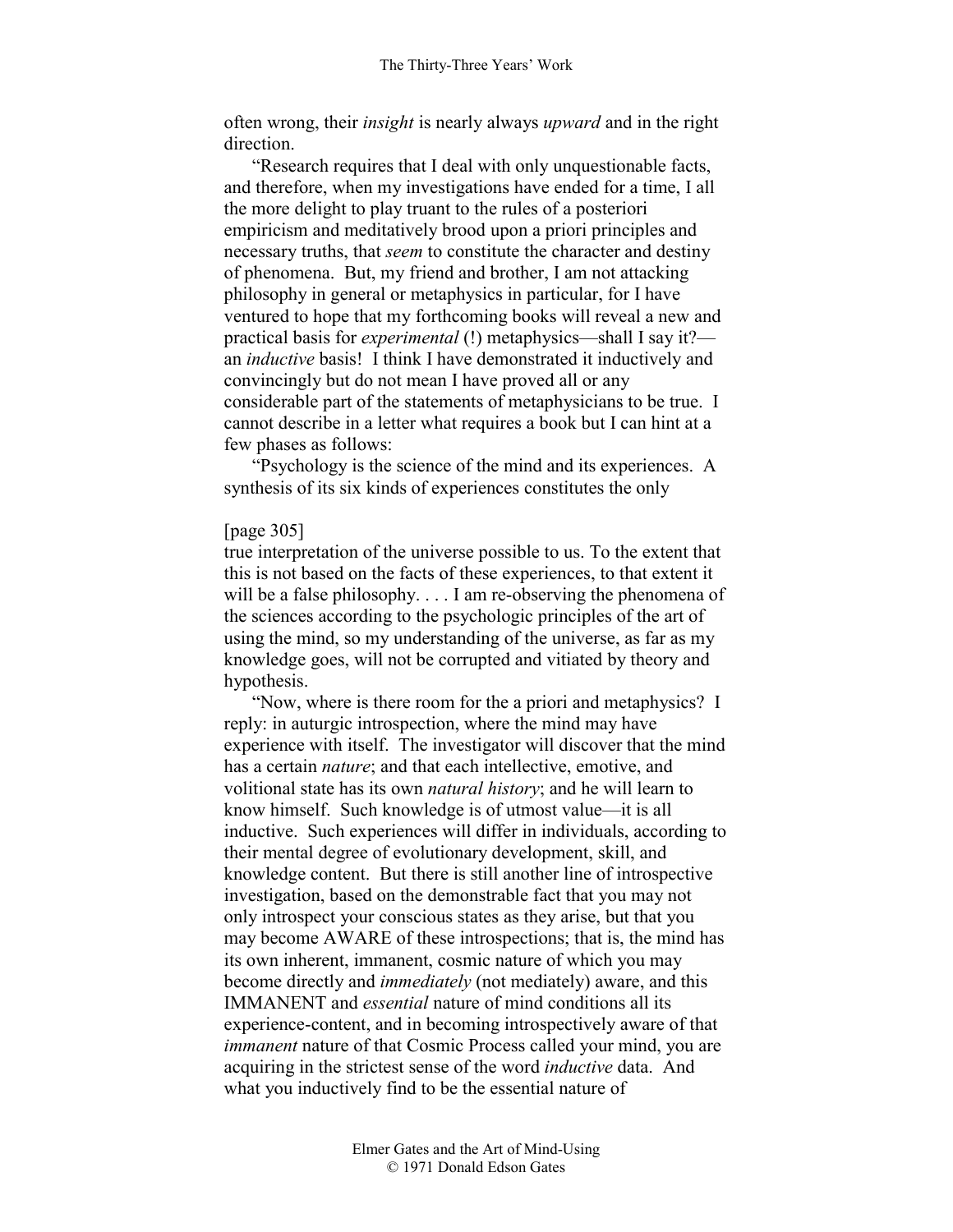Consciousness, and of your Awareness of that Consciousness, constitutes the inductive basis of metaphysics! Do you see it? If you don't, call at Chevy Chase some day. Your mind is as surely a cosmic process as the formation of a planet or the evolution of life. Your mind is the *Universe-hood* in you: it is the Eternal Process at work in you, and in studying it introspectively you are studying it *inductively*. It is as much an inductive experience to become aware of an introspective state as it is to become conscious of the pain from a bee-sting, or the color of a flower. It

# [page 306]

is as truly an inductive datum to become aware of the immanent nature of Consciousness as it is to know how it feels to put your hand in the fire.

"Now, that which is an unchangeable characteristic of the Awareness is that which underlies all knowledges—creates and conditions them—and a collection of such introspective data is a collection of inductive data, and is just as capable of being *experimentally verified, classified, and generalized* as are the data of acoustics or psychophysics; and the result of such study of the Awareness is a metaphysic. I am sorry to be so brief; suffice it to say, there can be no other metaphysics"

Mr. Smith, a Methodist minister connected with the Waseca (Minnesota) Assembly School of Christian Sociology, carried on an extended correspondence with Gates during the years 1895- 1902, writing philosophical thought "of a high order." On one of Smith's letters Gates had annotated, "This man is a thinker!" Mr. Smith desired to come to Washington and be the mouthpiece for researches of the Elmer Gates Laboratories, especially in religious applications, but he never came. Later, in 1911, he suffered a nervous breakdown (dying the next year), and Gates wrote to him in appreciation partly as follows:

"I esteem you as a close friend, inwardly granting you the privileges of a close friend although I have never seen you. I am glad such things can be. I have never tried to analyze why you thus affected me from the first; why there was room for you in my inner life, while for so many others who sought it, I could not grant what I gave you without the asking."

For over fourteen years, it required persistent and almost unremitting attention by Elmer Gates to comprehend the broad new subject of cognostics and to expound it so that he might hope to be understood. From the new cognostic standpoint he had to reconsider the whole of psychurgy and the art of validation, reconstruct the system of classification, and retrain his mind according to the new methods.